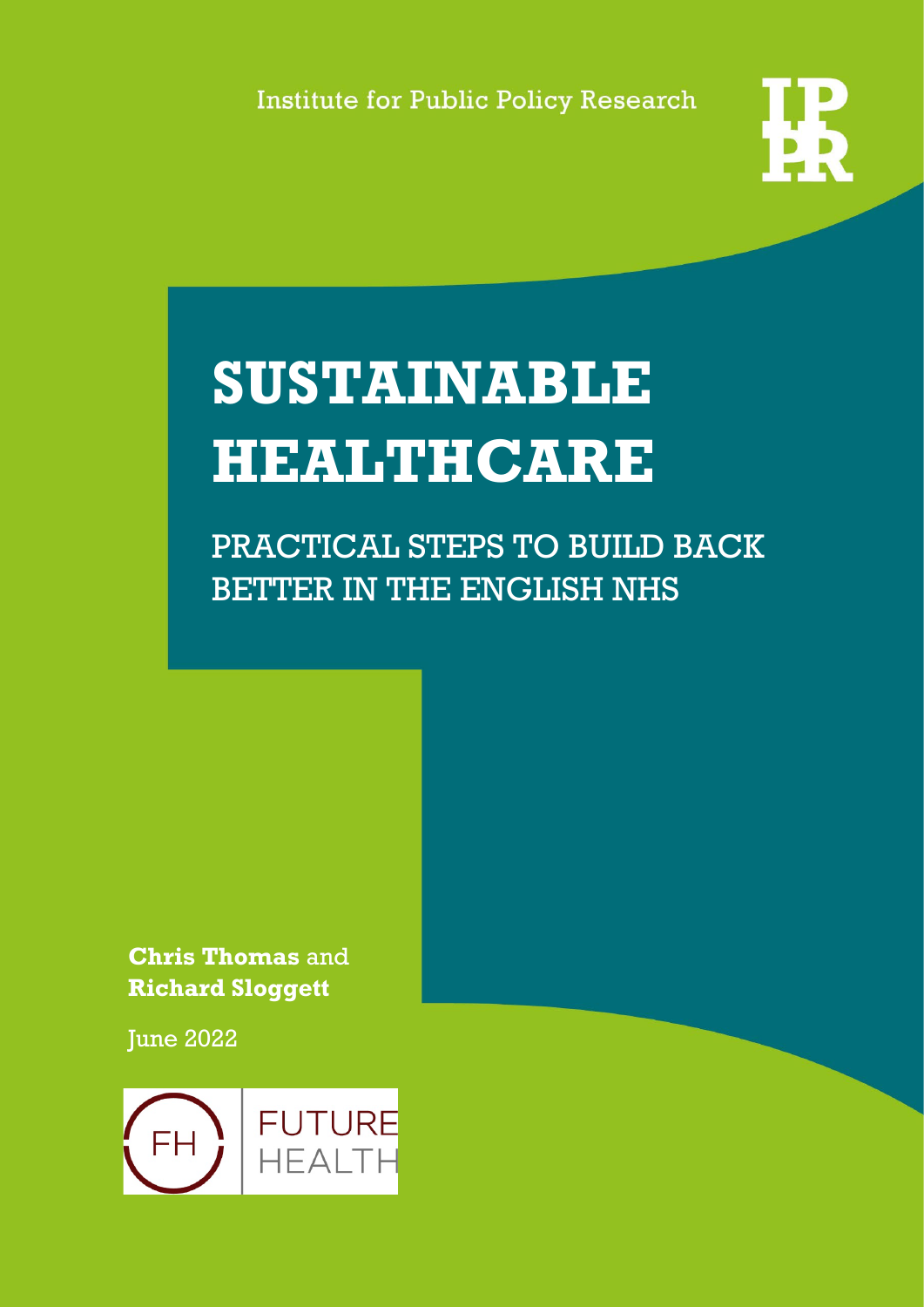#### ABOUT THE AUTHORS

**Chris Thomas** is head of the commission on health and prosperity at IPPR.

**Richard Sloggett** is research director and founder of Future Health.

#### ABOUT THIS PAPER

This paper advances IPPR's charitable objective of advancing physical and mental health.

#### ACKNOWLEDGEMENTS

The authors would like to thank Astra Zeneca for their financial support for this research.

The authors would also like to thank IPPR colleagues including Rachel Statham, Abi Hynes, Richard Maclean, David Wastell, Robin Harvey and all who contributed to the call for evidence for this publication.



#### Download

This document is available to download as a free PDF and in other formats at: <http://www.ippr.org/publications/sustainable-healthcare>

#### Citation

If you are using this document in your own writing, our preferred citation is:

Thomas C and Sloggett R (2022) *Sustainable healthcare: Practical steps to build back better in the English NHS*, IPPR. <http://www.ippr.org/publications/sustainable-healthcare>

#### Permission to share

This document is published under a creative commons licence: Attribution-NonCommercial-NoDerivs 2.0 UK <http://creativecommons.org/licenses/by-nc-nd/2.0/uk/> For commercial use, please contact [info@ippr.org](mailto:info@ippr.org) 

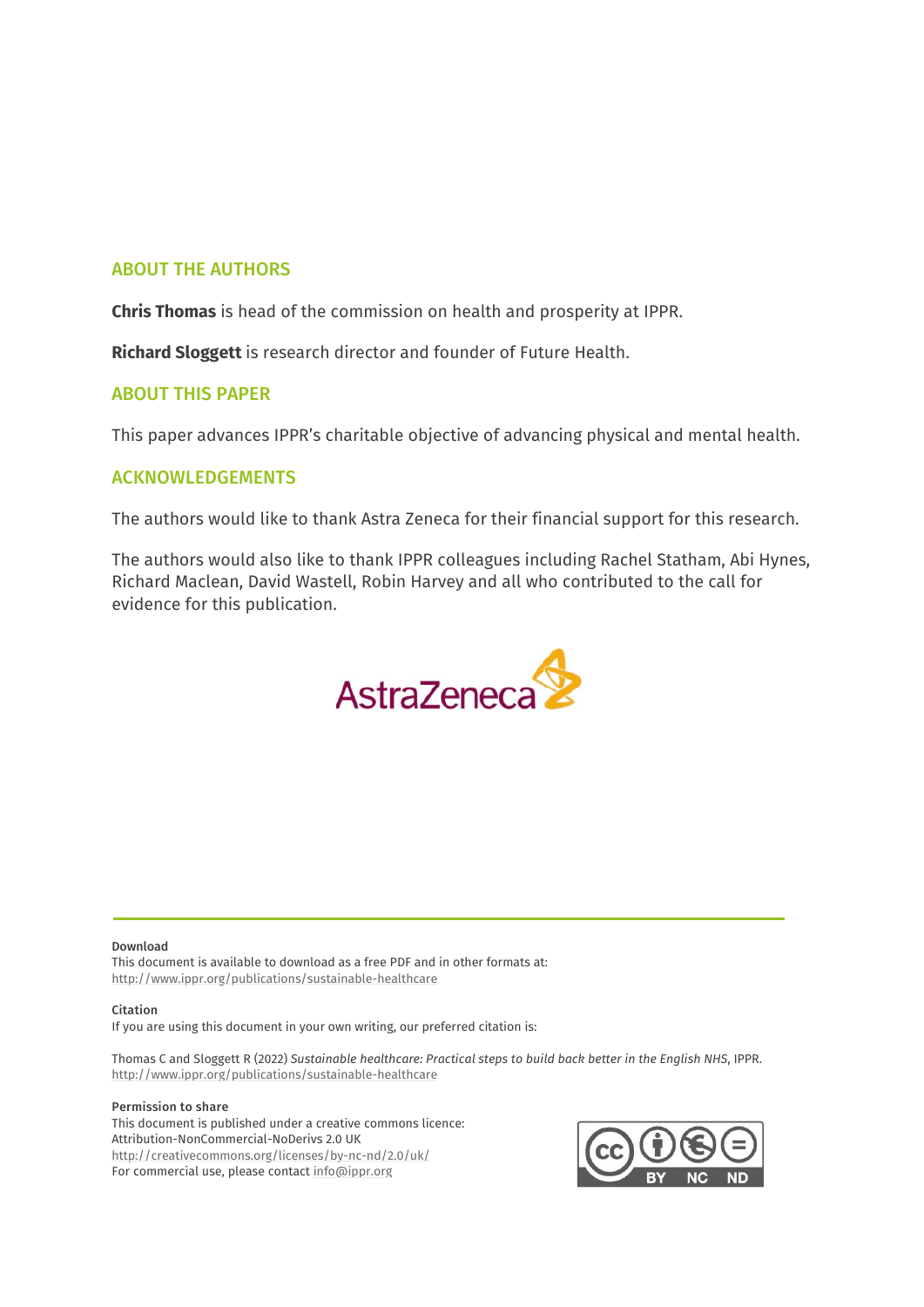### **INTRODUCTION: THE PEOPLE'S PRIORITY**

Good healthcare is a vital foundation for the future of our country – including the health of its economy and of its democracy. The pandemic has demonstrated the former.

- The first year of the pandemic saw the biggest one year fall in UK GDP on record. We would need to look back over three hundred years to find a bigger, one-year fall in GDP. (House of Commons 2021).
- By the end of Q4 2021, productivity (output per worker) had only just increased above 2019 levels, for the first time since the pandemic began (ONS 2021).
- Over a million people have been forced from the labour market 400,000 for health-related factors, including the increase in long-term illness since 2020 (Thomas et al 2022a).

And on the latter, there are few agendas that attract such consistent and universal support as the UK healthcare service. Public perception analysis shows that:

- healthcare is the most saliant issue for the public topping over 30 per cent of Ipsos Mori monthly issue indexes since the late 1980s (Thomas et al 2022b)
- people support the NHS' founding principles: including that it should be comprehensive (88 per cent), free (88 per cent) and tax-funded (79 per cent) (ibid)
- the support for the NHS is cross-party: comprehensive (Conservative 86 per cent; Labour 9 per cent), free (Conservative 89 per cent; Labour 93 per cent), and tax funded (Conservative 81 per cent; Labour 85 per cent) (ibid).

Should politicians lack the ambition needed to revitalise the NHS there is a risk they not only fail to strengthen the UK economy, but also contribute to a trend of increasing public disillusionment in, and distrust of, Westminster politics (see Quilter-Pinner et al 2021).

#### BEYOND RECOVERY

Given health outcomes were not on a positive trajectory even before the pandemic (see Thomas et al 2022b), it is clear policy must aim higher than simple recovery. Delivering on better health as a people's priority must mean building back better.

It must also mean taking steps to prepare for a highly uncertain future. Covid-19 has shown that our health – and, therefore, our wealth – is fundamentally vulnerable to shocks. Worryingly, these shocks could become more likely in the future, including:

- rising risks of major infectious disease outbreaks and emerging infectious diseases (see figure 1.1)
- the direct health consequences of climate change, rising emissions, and extreme weather events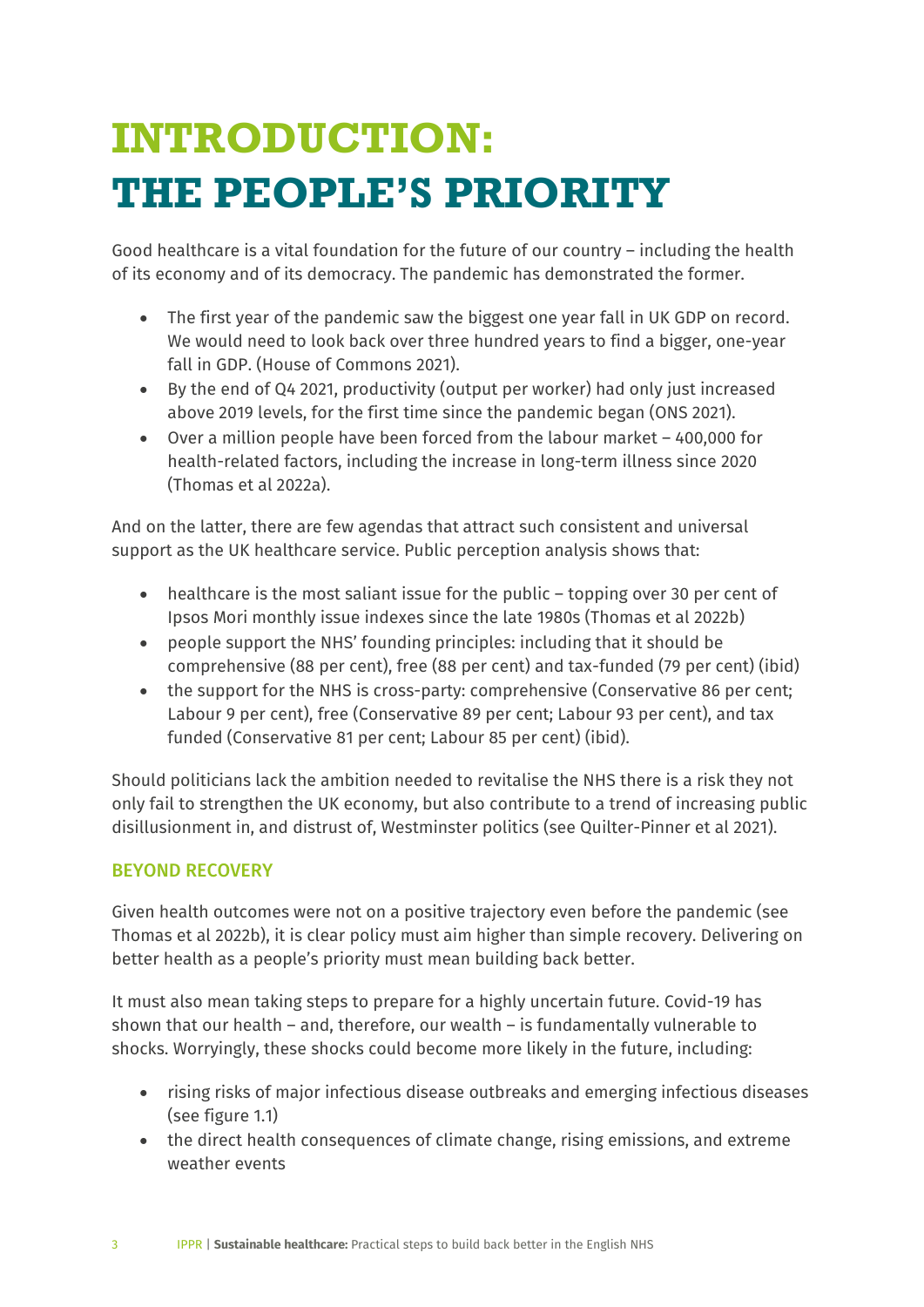- the continued and rising risk of anti-microbial resistance (AMR)
- 'known' but severe health risks, like the rise in chronic, long-term conditions, or the consequences of rises in obesity.

Steps to build back better should also be steps to put our healthcare system on a stronger footing, as much for tomorrow as for today.

#### Figure 1.1: Major global disease outbreaks are rising fast, indicating a growing risk of major pandemics

#### Number of 'major disease outbreaks' per year, as reported by the World Health **Organisation**



Source: Recreated from World Economic Forum 2019

To support this, the Institute for Public Policy Research and Future Health Research have come together to identify immediate learnings from the pandemic. Our ambition has been to understand areas of consensus, where sustainability can be better embedded. Drawing from international definitions, we have defined sustainability as:

#### "A health system's ability to continually deliver the key health system functions of providing services, generating resources, financing, and stewardship… in pursuit of its goals of improving population health." World Economic Forum 2021

Importantly, this definition does not disassociate sustainability from quality. The bar is set higher than the absence of a total collapse within the NHS. Instead, sustainability requires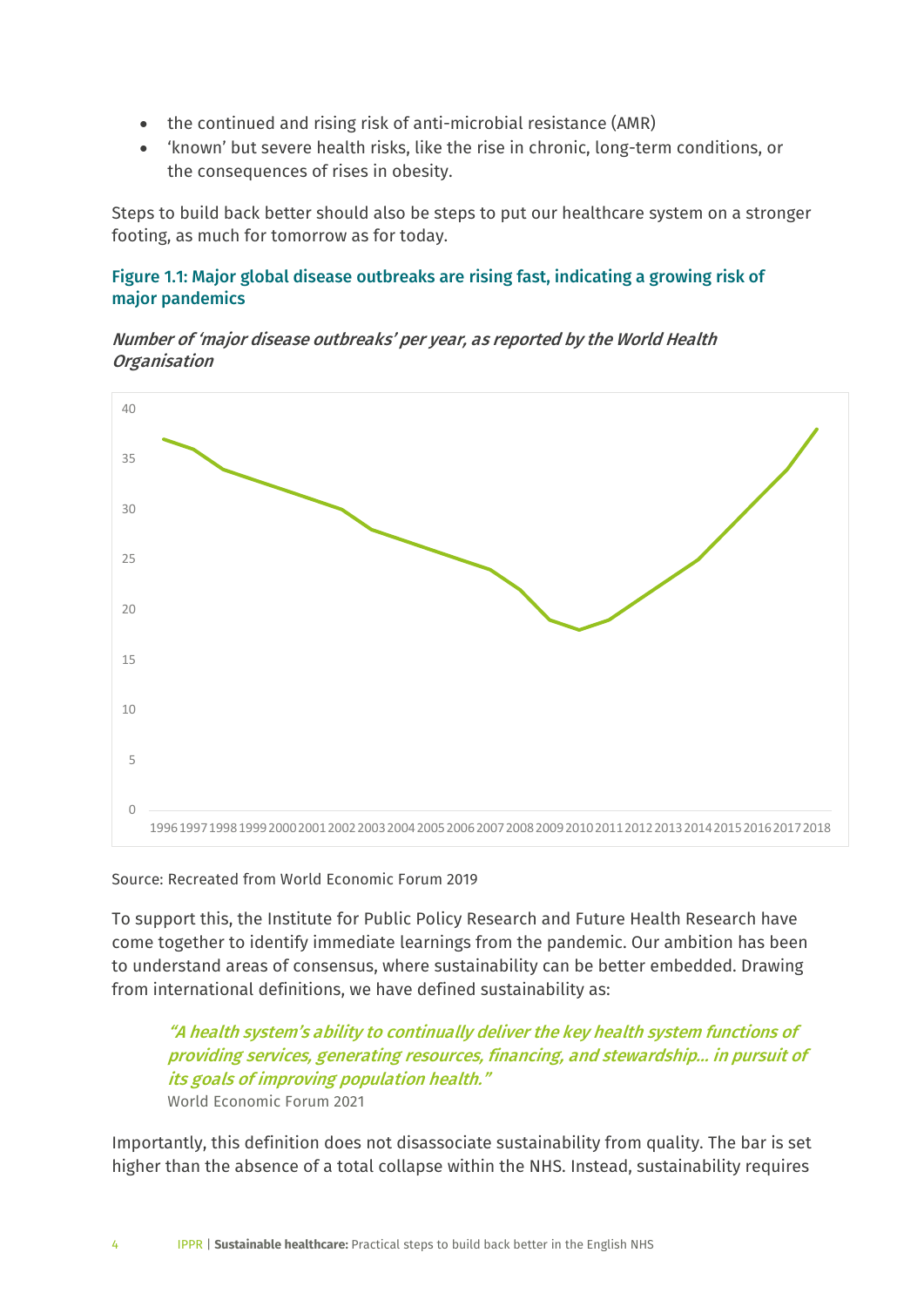an NHS that can continue to improve population health, in line with what public health, science and innovation make possible – and what other countries, or even individual parts of the country, show to be possible.

#### PRACTICAL STEPS FORWARD

Our analysis has identified five domains where sustainability can be strengthened, most immediately (figure 1.2). These include thinking differently about investment, narrowing inequalities, ending the postcode innovation lottery, and connecting the health service through data and integration. A sustainable workforce – currently one of the biggest barriers to world-class NHS care – was a theme that cut across these domains.

Throughout, we have looked for answers that go beyond 'more money'. While the right funding is evidently a precondition for sustainable healthcare, extra money – devoid of a compelling reform agenda – is unlikely to work on its own. We need a more strategic investment regime, designed to deliver the full human and prosperity benefits of better health – as a simultaneous alternative to throwing money at the problem *and* the shorttermism of the focus on efficiency during austerity (see Thomas 2020).

#### Figure 1.2: Domains for improving sustainability



Five priorities for reform established in our call for evidence

#### Source: Authors' analysis

We find a relatively strong consensus within the health sector on some immediate and tangible actions that could be implemented to improve sustainability in the NHS. But an equally interesting conclusion from our analysis is that many of these ideas have been in circulation for a long time. Indeed, they are often in practice in isolated parts of the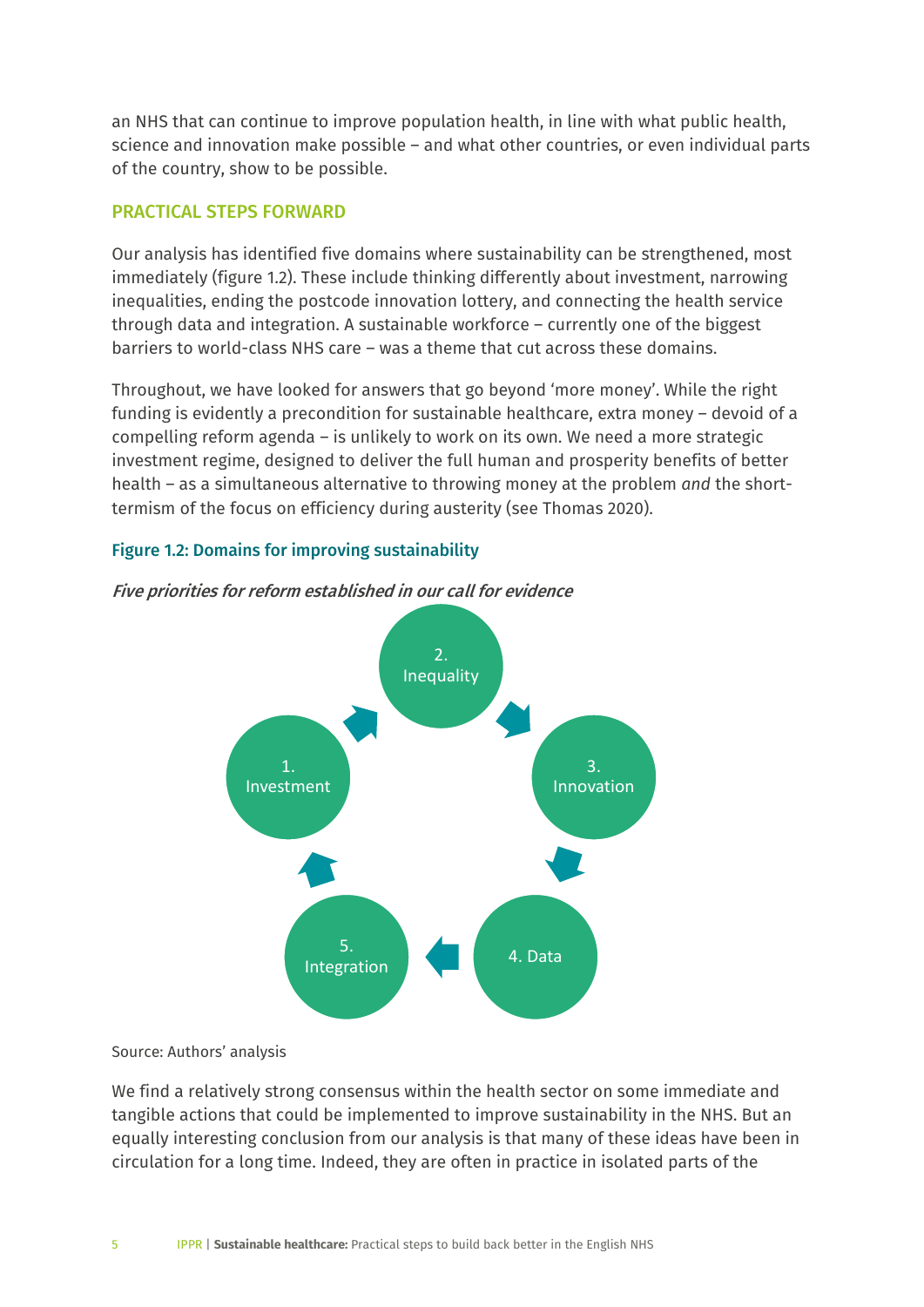country. Given that, we have not only looked for evidence-based policy ideas – but also, why it has proven so difficult to implement good ideas, as part of a universal offer, in the last few decades.

This is indicative of an important truth at the heart of this report: brilliant care is still possible within our NHS. The solution to the sustainability challenges we face is unlikely to be a wholescale shift in operating model – as some suggest. Marketisation or insurance-based models are not silver bullets and pursuing them at the expense of more important reform priorities could well make things worse. Instead, the search should be for policies that can help the NHS both universalise and sustain the best care now, for all, in a period of intense global health uncertainty. It's time to revitalise our NHS.

#### **METHODOLOGY**

This report is a summary of our research, which includes:

- an extensive literature review, including over 300 peer reviewed and grey literature reports
- a call for evidence, with around 40 responses including from charities, businesses, legal firms, research institutions, think tanks and civil society
- follow-up interviews to develop and test our policy framework and final recommendations.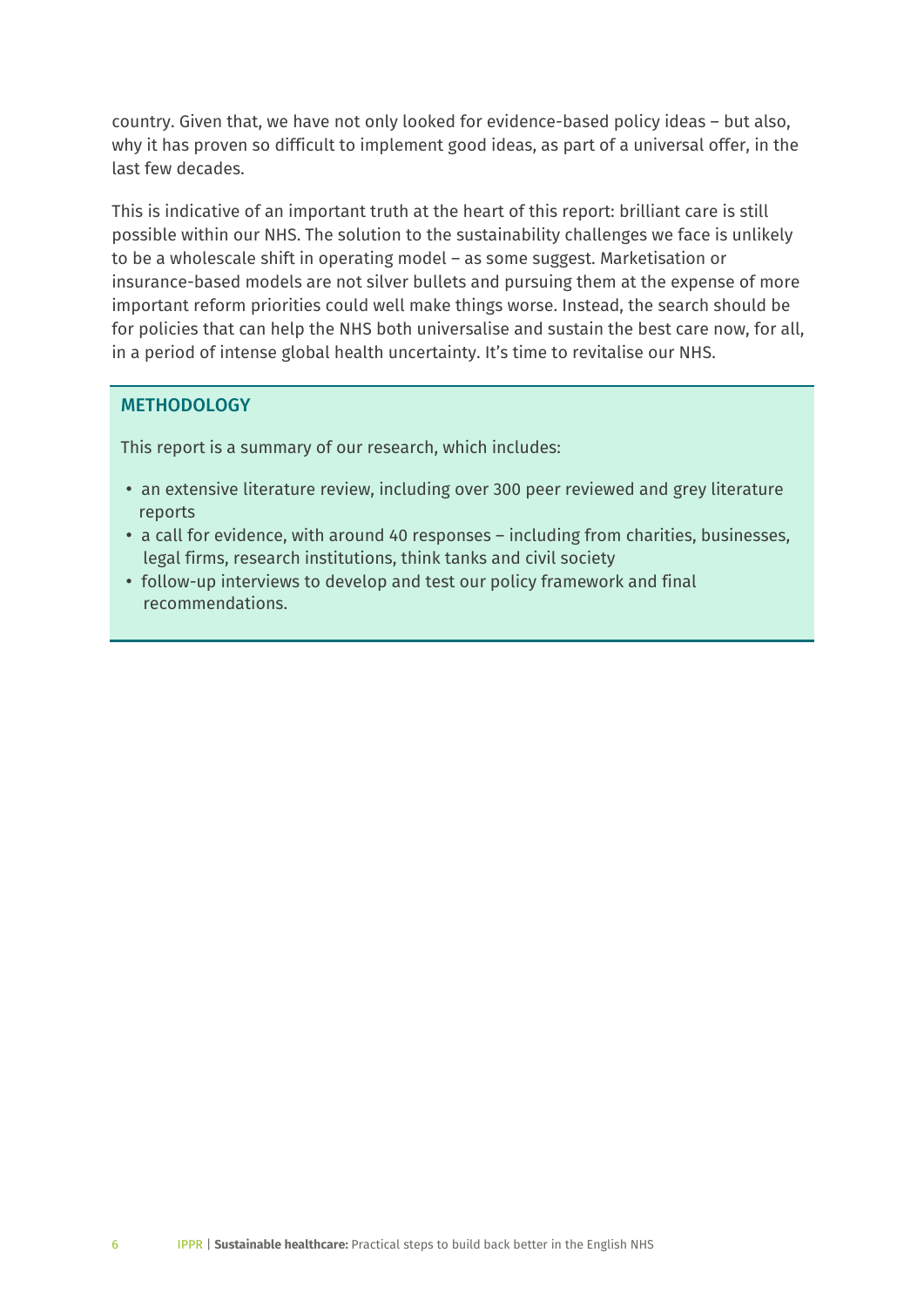#### Our policy framework

| <b>Policy action</b>                                                                       | What have we learnt from<br>Covid-19?                                                                                                                                                                        | <b>Barriers</b>                                                                                                                                                                                                                                                                                                       | <b>Proposals</b>                                                                                                                                                                                                                                                                                                                                                                                                         |
|--------------------------------------------------------------------------------------------|--------------------------------------------------------------------------------------------------------------------------------------------------------------------------------------------------------------|-----------------------------------------------------------------------------------------------------------------------------------------------------------------------------------------------------------------------------------------------------------------------------------------------------------------------|--------------------------------------------------------------------------------------------------------------------------------------------------------------------------------------------------------------------------------------------------------------------------------------------------------------------------------------------------------------------------------------------------------------------------|
| <b>Thinking</b><br>differently<br>about health<br>investment                               | The clear connection between<br>health and wealth. Investment<br>in health will support the wider<br>economy. A stronger more<br>regionally balanced economy<br>will support health<br>improvement.          | - Focussing government on an<br>unbalanced set of metrics (eg GDP).<br>- Disproportionate Treasury power.<br>- Lack of levers for secretary of<br>state for health and social care.                                                                                                                                   | - Elevation of a composite health metric to sit<br>alongside GDP, as a top-tier government metric.<br>- Cross government health impact assessments for<br>government decisions.<br>- Greater investment in research and innovation<br>beyond London and the South East.                                                                                                                                                  |
| <b>Making</b><br>genuine<br>progress on<br>health<br><b>inequalities</b>                   | People in more deprived areas<br>and with underlying health<br>issues were more likely to die<br>from Covid-19. The pandemic<br>legacy needs to show a<br>dramatic reduction in these in<br>the years ahead. | - NHS funding formula is more<br>focussed on demand than unmet<br>need.<br>- Historic lack of targets and ways<br>to embed tackling inequalities in<br>health service delivery.<br>- Variable access to healthcare and<br>health innovation.                                                                          | - Reform of NHS funding flows to greater account for<br>deprivation.<br>- Explicit inequality targets in every NHS clinical<br>priority.<br>- Expansion of 'one stop shop' clinical services, using<br>existing infrastructure - from GP services; to<br>vaccination sites; to empty high street spaces.                                                                                                                 |
| <b>Ending the</b><br>innovation<br>postcode<br>lottery                                     | Access to healthcare and the<br>latest innovation is variable.<br>The power of new vaccines,<br>treatments and diagnostics has<br>been clearly evidenced through<br>the pandemic response.                   | - An overly supply-driven and top-<br>down approach to innovation.<br>- Innovation is not embedded in<br>day-to-day leadership<br>responsibilities and cultures can be<br>risk averse to adoption.<br>- Evidence can be hard to generate,<br>and short termism dominates<br>decision-making.                          | Better linking innovation to outcome goals by<br>establishing a new NHS innovation mandate to focus<br>on how innovation can tackle variations in outcomes<br>and health inequalities. innovation mandate to sit<br>with the NHS England Transformation Directorate.                                                                                                                                                     |
| <b>Using health</b><br>data to<br>better<br><i>inform</i><br>health<br>service<br>delivery | Having strong inter-connected<br>data infrastructure can support<br>more real time decision-making<br>and action. The Covid-19<br>datastore and other pandemic<br>initiatives need to built from             | - Frontline staff are too busy<br>- Systems are old and not inter-<br>connected<br>- Data collection and analysis is not<br>enough of a priority<br>- Public trust remains challenging                                                                                                                                | - Establishment of national data infrastructure<br>accelerator to spread technology that works rapidly.<br>- Greater national policy coordination on data<br>initiatives.<br>- Contractual frameworks to ensure that suppliers<br>meet minimum data standards.<br>- Proper public engagement campaign on pandemic<br>health data learnings to build trust.                                                               |
| <b>Delivering</b><br>more<br>integrated<br>and<br>personalised<br>care                     | That collaboration between<br>different parts of the health<br>system and partners is critical<br>to delivering the best outcomes                                                                            | - Integrated care is difficult to<br>codify and replicate<br>- Incentives and levers need to be<br>re-oriented to support integration<br>- Primary, community and social<br>care have all been under-invested<br>in<br>- Existing safety, management<br>protocols and targets do not<br>encourage wider collaboration | - Build a new healthcare workforce that is more<br>flexible, patient centred and can deliver greater<br>prevention and earlier intervention<br>- Develop a capital investment plan for health that<br>supports more primary and community care led<br>integration<br>- Ensure that new ICSs are held to account in their<br>engagement with partners and stakeholders, through<br>clear feedback and evaluation measures |

#### Source: Authors' analysis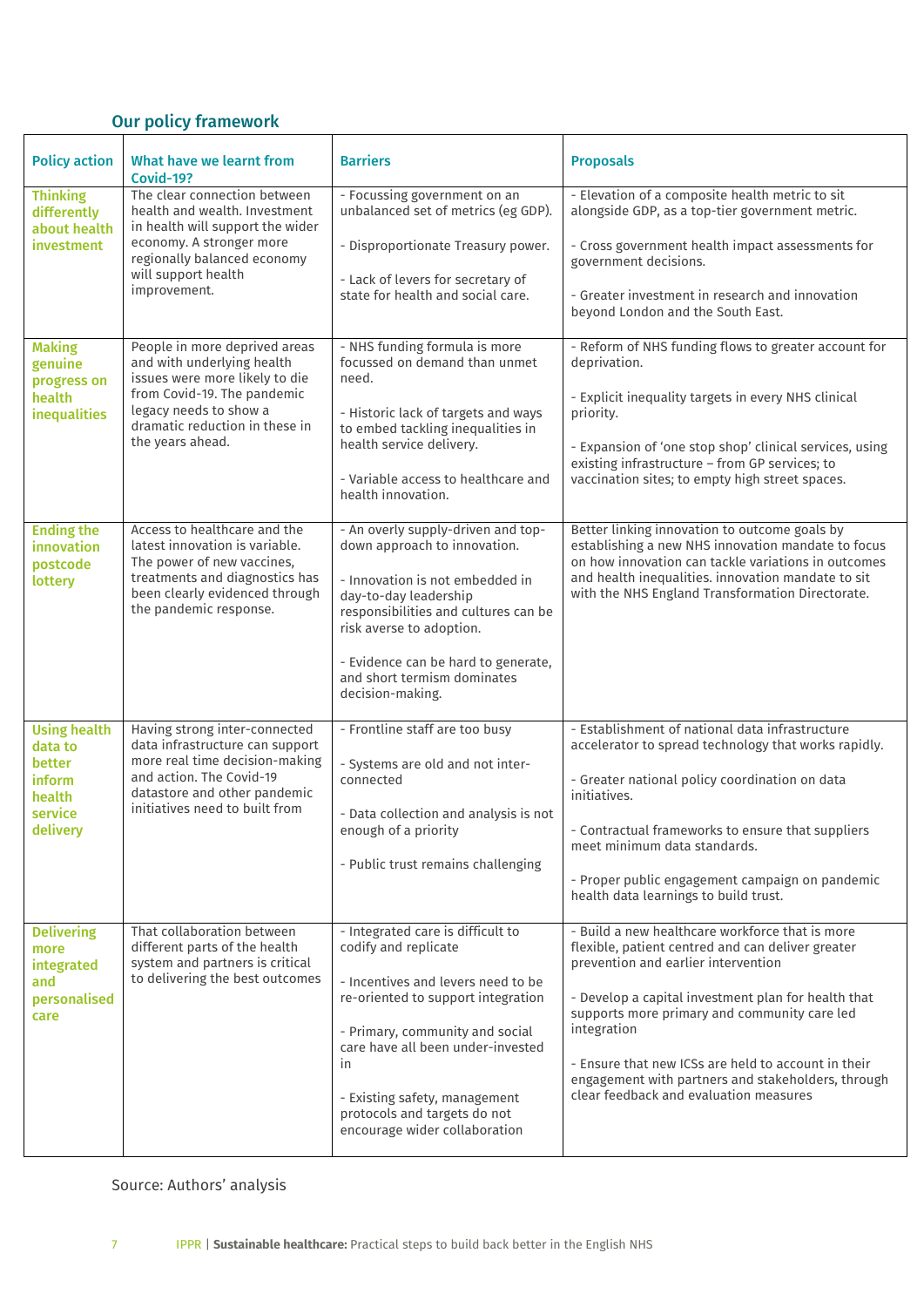## **PRIORITY 1: THINKING DIFFERENTLY ABOUT INVESTMENT**

In the face of rising population health need, driven by the UK's ageing population, healthcare policy has often made short-term cost efficiency synonymous with sustainability. This has been particularly true in the last ten years. During austerity, the NHS was repeatedly tasked with finding tens of billions of pounds in short-term cost savings. But it continues today, with all NHS trusts recently asked to find savings in their 2022/23 budgets.

The focus has not been on what strategic investment in health – and on the potential for better health to support national prosperity - but rather how spending on health can be kept down for as long as possible.

Covid-19 has demonstrated that economic health and human health exist in a reciprocal relationship. But this is true outside of the pandemic context, too. As a recent publication by the World Bank puts it:

"Although the current pandemic constitutes a truly exceptional shock, the book documents that even relatively milder health crisis, such as past epidemics, were followed by lasting investment and productivity losses." World Bank 2021

Place-level analysis is increasingly demonstrating that poor health has an economic cost. For example, it is clear that the north and midlands have both worse health and worse productivity than the South East, London, and east of England (ONS 2021; Thomas et al, 2021). Indeed, a report by the Northern Health Science Alliance has demonstrated a causal relationship between poor health and wealth – estimating that health inequality could explain as much as a third of the productivity gap between the North of England and the Rest of England (Bambra et al 2018).

Another way of demonstrating at the cost of poor health is to compare healthy life expectancy against state retirement age. As it stands, the retirement age for men and women born today will be 67 (subject to no further policy changes).<sup>1</sup> As the figure below shows, a vast majority of places do not have a healthy life expectancy above that retirement age – only 17 per cent of local areas have a higher female healthy life expectancy, and just 10 per cent of local areas have a higher male life expectancy.

<span id="page-7-0"></span><sup>&</sup>lt;sup>1</sup> It will reach 67 by 2028.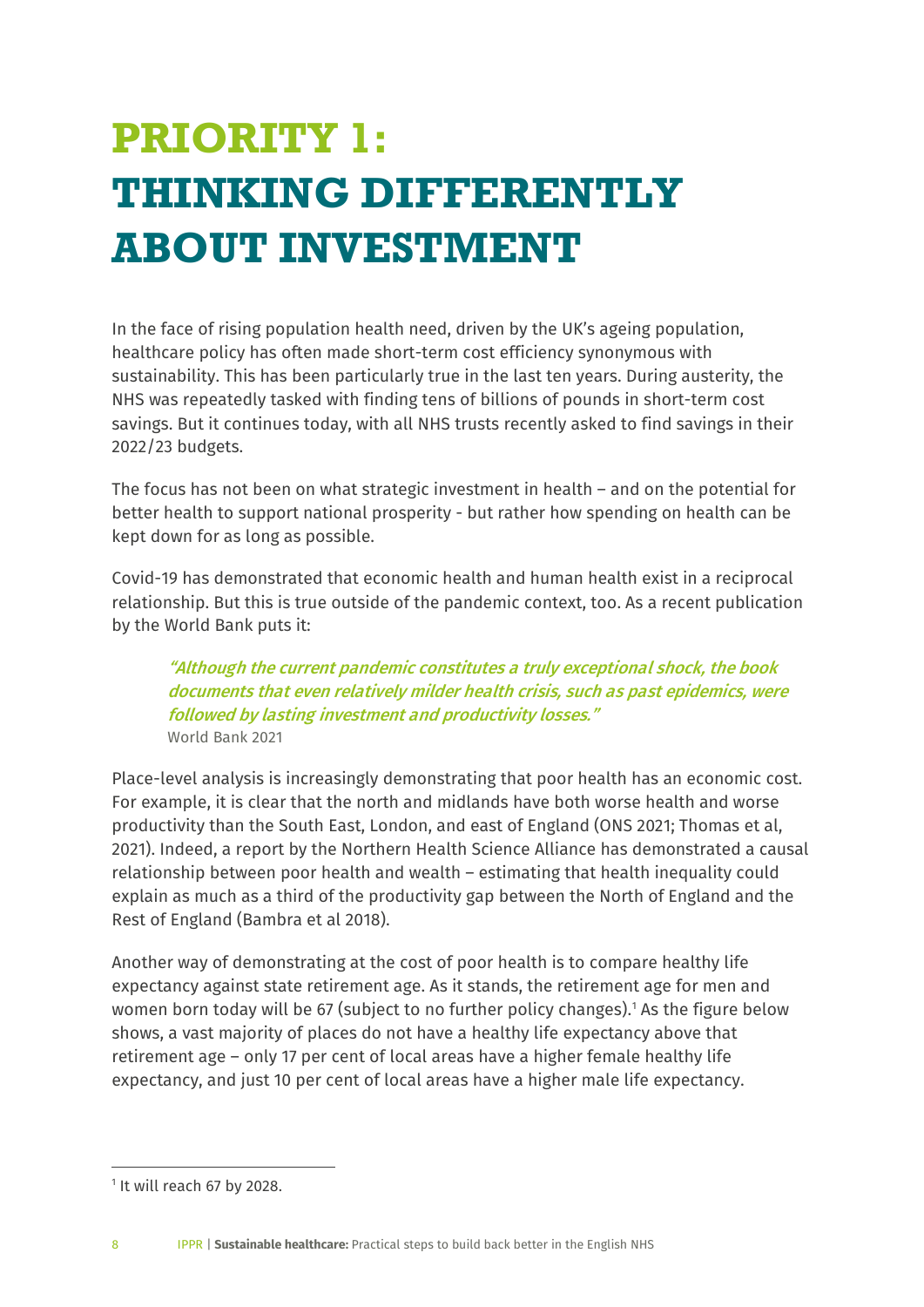#### Figure 2.1: There are large gaps in life expectancy, healthy life expectancy and the proportion of life lived in good health in England today

Life and health state life expectancy, deprivation quintiles, England (scatter) compared to retirement age by 2028 (line). Split by female (left) and male (right)



#### Source: Authors' analysis of ONS 2022

Note: Analysis is a mix of upper-tier local authority and county data, based on ONS data availability.

Building on recent IPPR research, showing that a rise in long-term illness since 2020 has forced hundreds of thousands from work, this indicates that addressing health inequalities is a vital component of delivering a strong, productive labour market.

#### WHAT WORKS?

Our call for evidence identified a range of ways to optimise the relationship between health and the economy – with a particular consensus around prevention and the life sciences.

1. **Better prevention:** Prevention was an area of significant consensus. In many submissions, the focus was primary prevention (i.e. preventing illness). For example, submissions highlighted the substantial societal costs of obesity and tobacco use. The former has an economic cost of £27 billion, and causes a wide range of health conditions, including cancer, Type II diabetes and coronary heart disease (Public Health England 2017). The latter has an economic cost of £12.9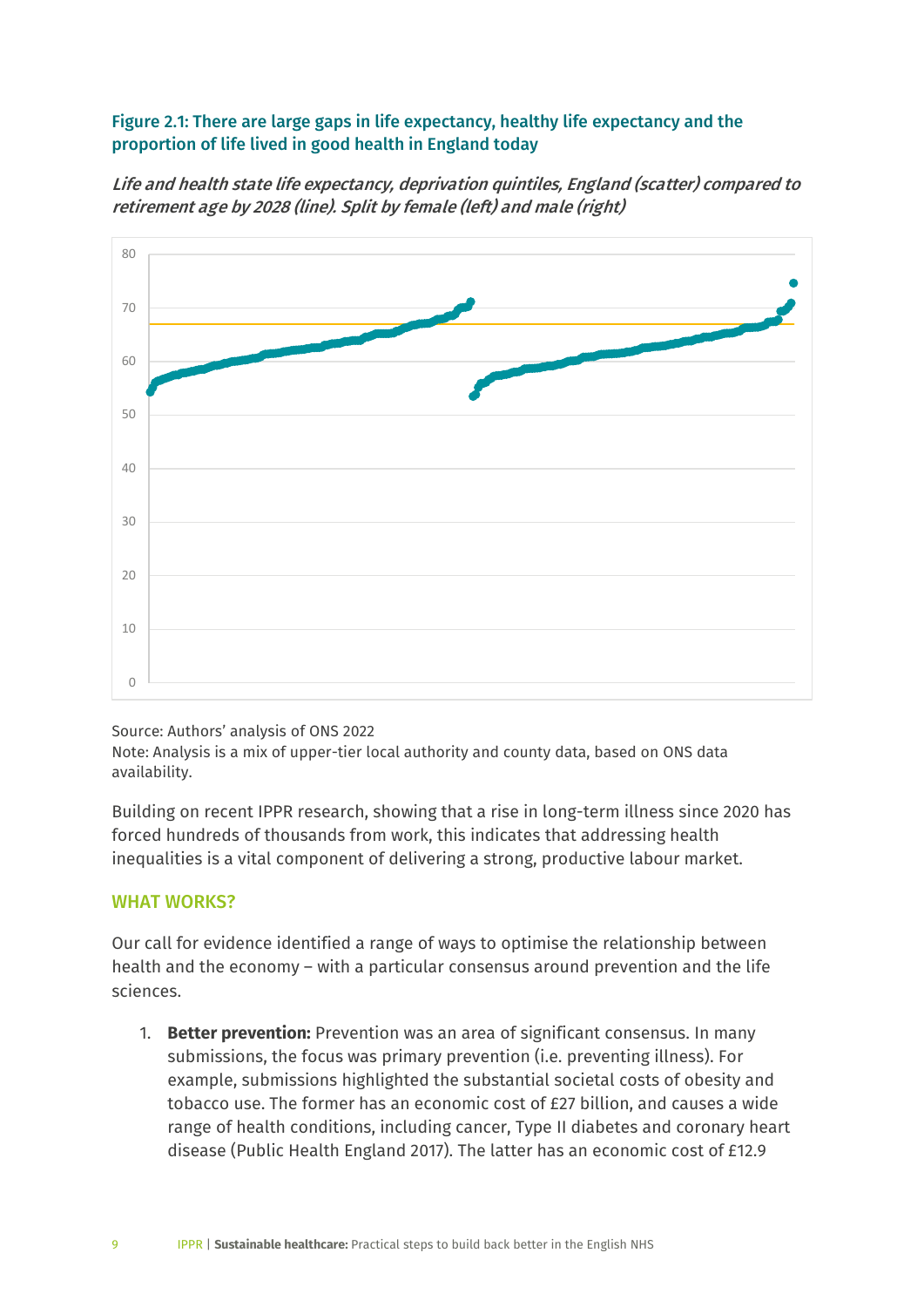billion and is thought to explain as much as 50 per cent of health inequality (ASH 2017).

In other submissions, evidence focussed on secondary prevention – on our capacity to ensure people with one or more long-term conditions are able to lead a flourishing life. For example, one submission highlighted evidence from the Journal of Medical Economics showing that best practice management of Type II Diabetes could create workplace productivity benefits worth £1,500 per person (Bain et al 2020). This is indicative of the potential benefits from better management of long-term conditions, particularly in the epidemiological context of rising rates of chronic and multiple conditions in the UK as a whole.

2. **Harnessing the life sciences:** There was also broad consensus on the scope for life sciences to help combine health and wealth. A more R&D intensive economy would help solve the UK's significant productivity issue. And when looking at R&D, life science is an area with clear opportunities. It is an area of historic UK strength; it is the sector with the highest private-sector investment spend.

The UK's ability to harness the potential of the life sciences is being undermined in three ways.

- 1. **Poor implementation of innovation:** The best life science eco-systems signal that they value innovation. This requires a strong approach to rapid adoption and diffusion of new technology, medicine, digital tools and care pathways. This is not currently the case in the UK – where adoption is far slower than comparable countries, and the focus is often on short-term cost-efficiency rather than long-term strategic investment.
- 2. **Low public investment:** The evidence is now clear that public investment helps 'crowd-in' private sector spend (particularly if that public investment is associated with 'missions'). However, the UK has chronically underinvested in R&D overall. Compared to the OECD average, UK underinvestment in R&D since 1985 has totalled over £200 billion.
- 3. **Unequal public investment:** The best industrial strategy would draw investment into places where health need is highest. This would mean the economic benefits of the life sciences as an industry – high quality, productive and skilled jobs – were more equally distributed. Yet, despite some fantastic clusters outside of London and the South East, public investment has often shunned the north and the midlands (figure 2.2).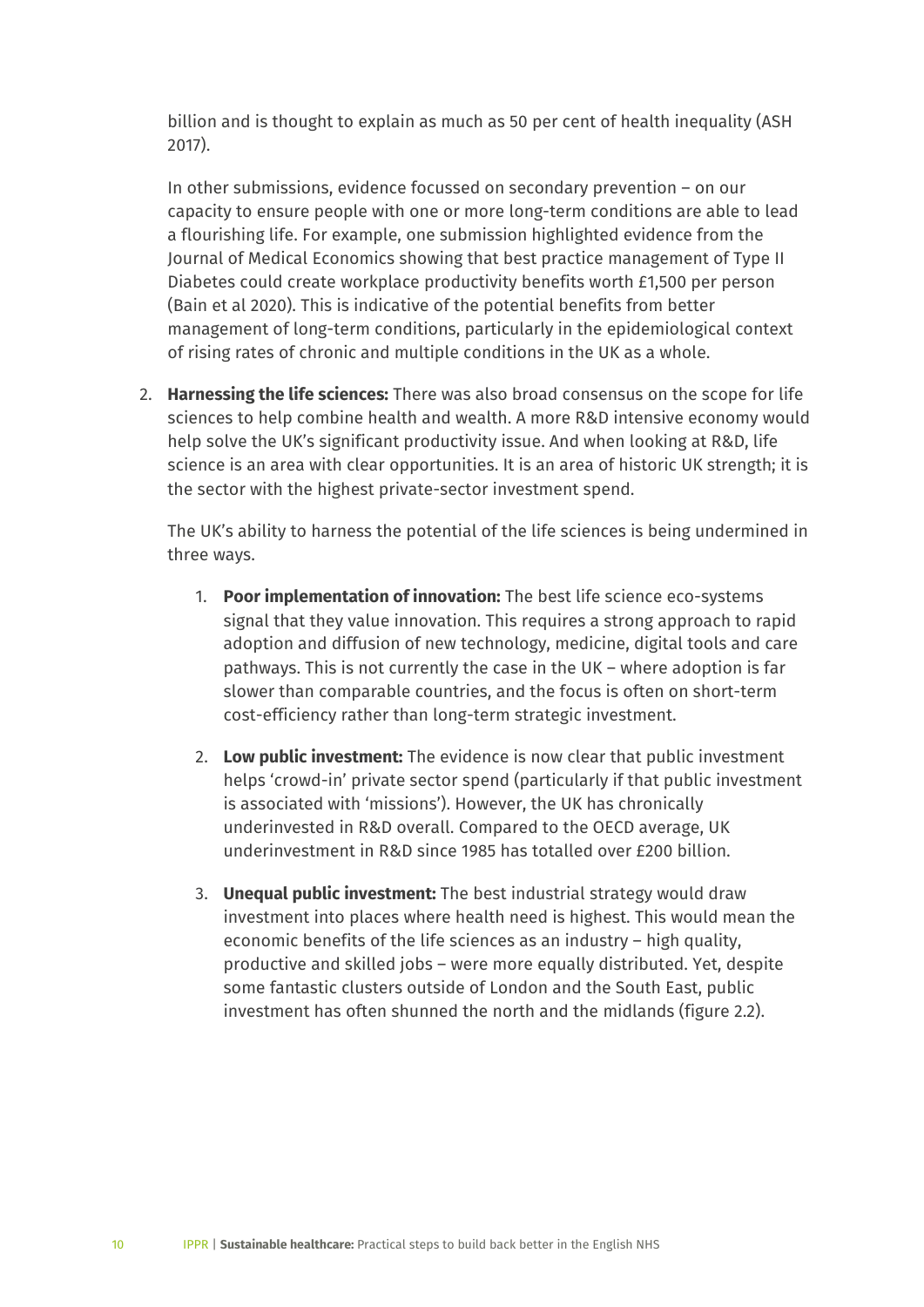#### Figure 2.2: Public sector and charity R&D investment is heavily skewed towards the South of England, £ million



#### Prevalence of select health conditions, England

Source: Recreated from Thomas & Nanda 2020

#### WHY DOESN'T IT HAPPEN?

Our call for evidence identified three reasons that the UK struggles to approach health as a lever in creating prosperity, rather than as a cost to be contained.

#### The wrong measures

A number of measures are privileged in UK policymaking – particularly, output production measures like GDP. These are useful data. However, we must also contend with some of their unintended consequences.

- They value the things that make us sick: Economic activities that cause ill-health, like the production of cigarettes, are counted within GDP without discount.
- They value activities arising from preventable illness: The UK then disproportionately counts the activities arising from illness in its measurement of GDP – such as hospital and GP activity.

Or in other words, an exclusive focus on GDP helps embed a system in which:

- prevention including secondary prevention is disincentivised
- activity is incentivised instead of outcomes.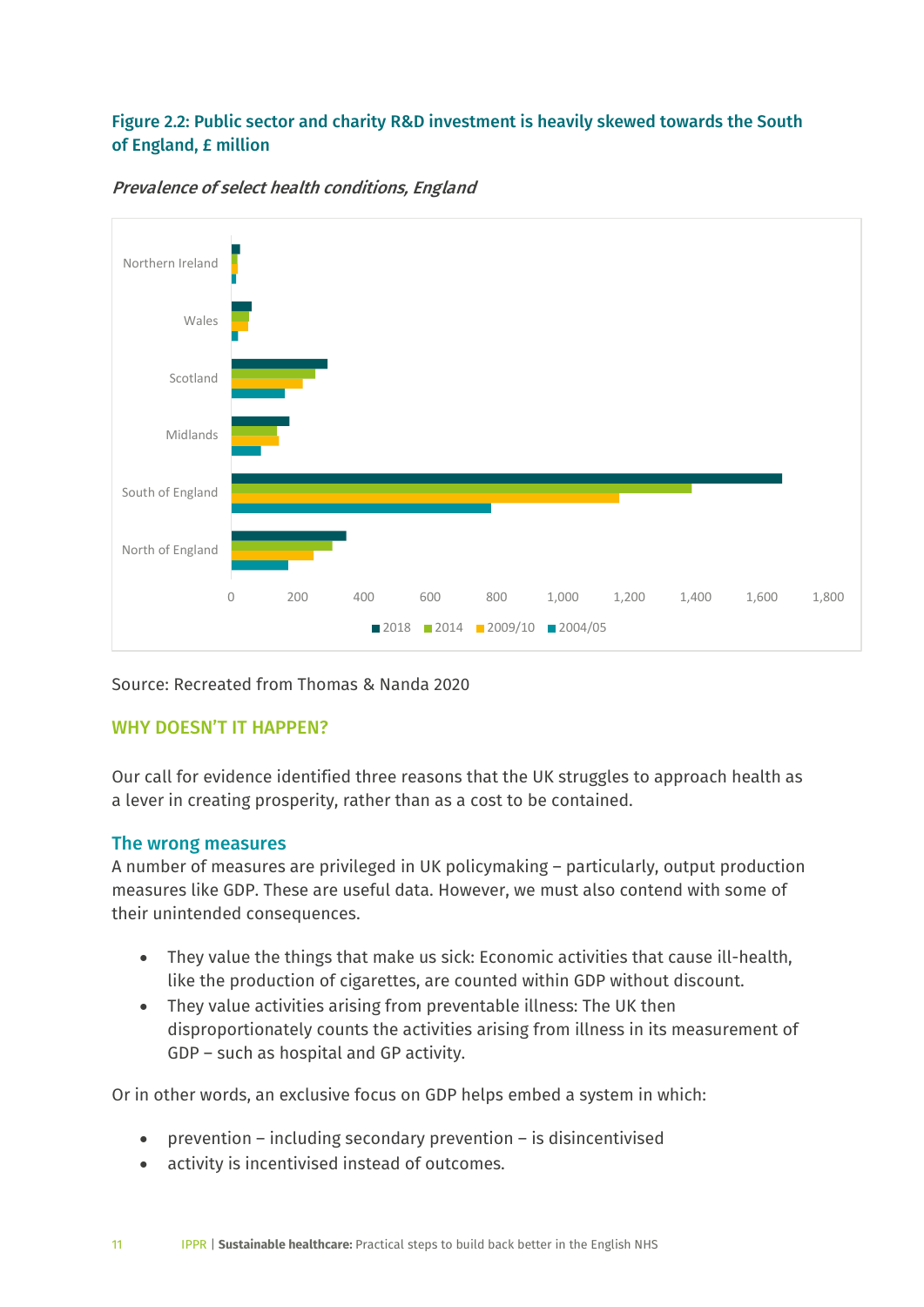#### Disproportionate Treasury power

The Treasury is a department with both the power and the inclination to focus on shortterm cost containment. This is accentuated by the fact it runs to a yearly fiscal event, and that its political leaders must justify their record at relatively regular elections. However, good health is something that takes a long time to create – often, a decade or more. This means, for all its economic potential, it is often not the most politically useful tool for the chancellor.

#### Insufficient levers for the secretary of state for health and social care

By contrast, the health secretary doesn't always have the powers they need to optimise the relationship between health and prosperity. Around the cabinet table, some have hard levers over colleagues: the chancellor decides budgets, the prime minister has control over reshuffles. The health secretary has no such levers, leaving them reliant on soft influence to impact health-critical areas – from the social determinants of health to industrial strategy.

#### PROPOSALS

We need a shift from a paradigm where health is seen as a cost, to one where it is seen as an enabler of prosperity and site for strategic investment. This means changing how health is viewed and valued across government.

We recommend the following.

- 1. **Health should be a key cross-government measure, as a supplement to 'stock and flow' measures like GDP.** Our capacity to measure health, beyond relatively blunt tools like longevity, has increased substantially in recent years. The apex of this has been the ONS' creation of the Health Index, a new national statistic. We do not suggest this should replace GDP – but there is a case for it to have parity. This could be as part of a wider dashboard, that also includes wealth distribution and climate change measures, as argued for by IPPR previously.
- 2. **The impact on policy and investment decisions on health should be routinely assessed and made to have a bearing on decisions outside DHSC**. Given the structure of government and cabinet, it is important the whole of government considers health – not just the health and care secretary. One lever to embed this would be health impact assessments for all government decisions. These could quite explicitly focus on the health and wealth relationship – for example, challenging officials to ensure they've considered how better health could improve the economic consequences of their policies.
- 3. **The government should look to cement its commitment to an increase in public investment in life sciences, in places where greater need intersects with innovation potential.** There is no good reason why the North attracts less public and charity life science investment. As a range of studies have made clear, it has many high potential clusters – in population health and ageing (North East), data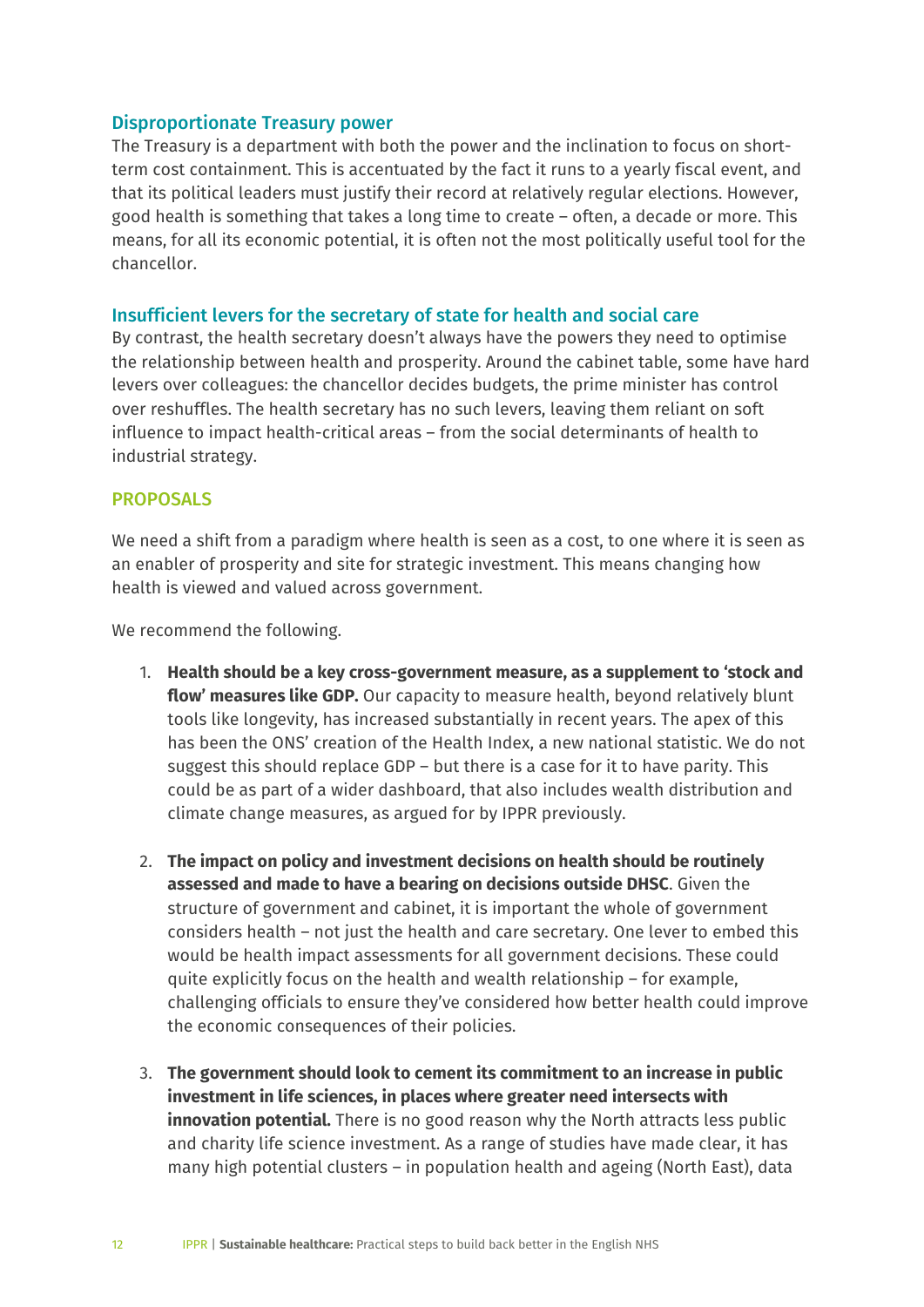and digital infrastructure (Manchester city region), vaccine development (Liverpool city region), medical technology (Yorkshire) and enabling technologies (Scotland's central belt). Moreover, investment in life sciences would constitute a helpful antidote to the productivity and health inequalities already noted by this chapter.

We suggest that, as part of its stated ambition to increase public R&D investment to £20 billion by 2025, the government makes a firm commitment on public investment in the life sciences. We recommend, in the context of its commitment to levelling-up, that this includes a goal to better equalise investment between the English regions. Priority should be given to areas that have a) high life science potential and b) poor health, helping ensure public investment doubles as both an industrial strategy and public health intervention.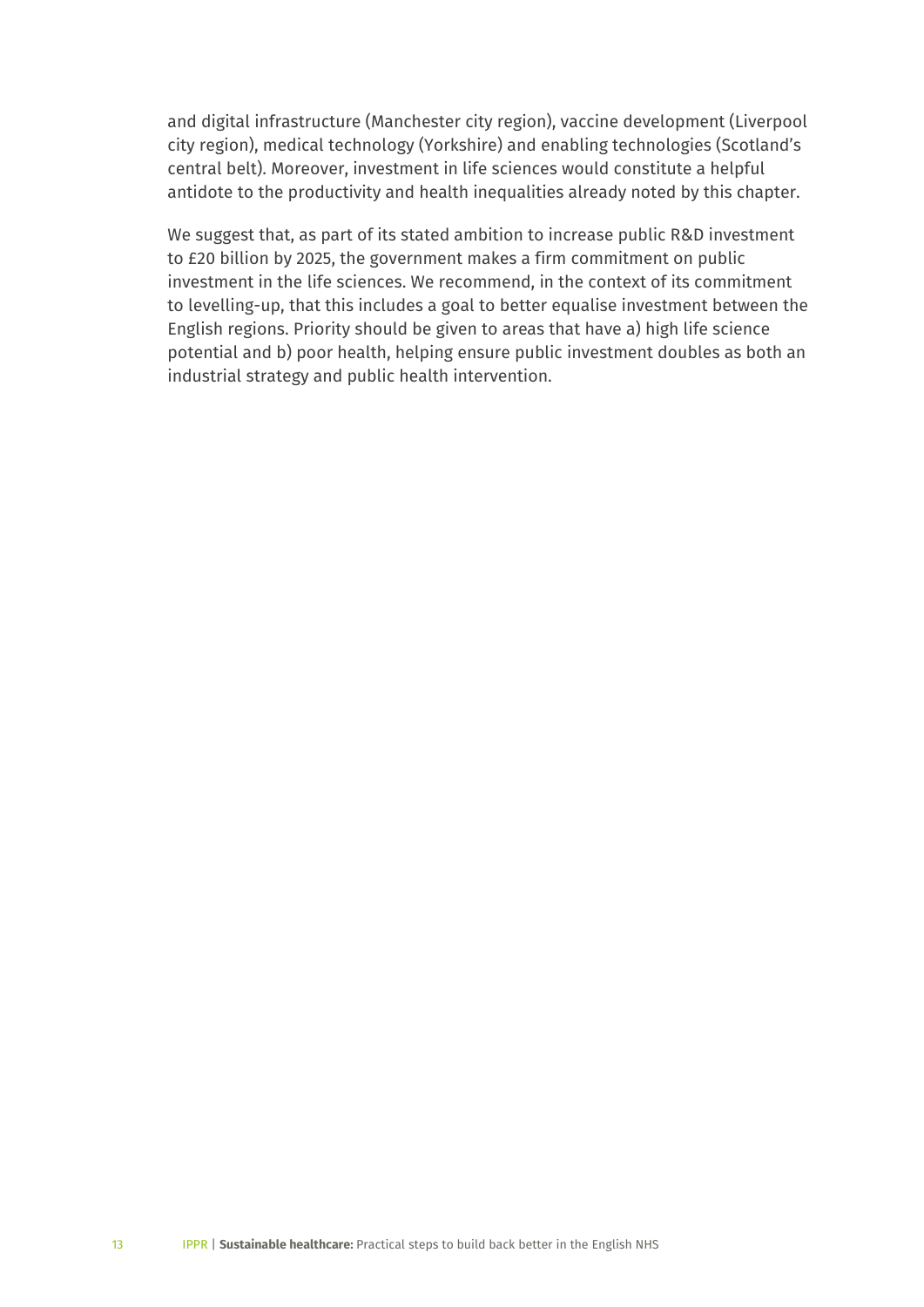### **PRIORITY 2: TACKLING HEALTH INEQUALITY**

Health inequalities are wide and widening in England. Our analysis of the latest ONS data shows that a man in the most deprived part of the country can expect to die a decade sooner than a man in the least deprived part of the country. They can expect to fall into poor health almost twenty years earlier – and, despite their shorter life expectancy, live a higher proportion of their life in poor health.

#### Figure 3.1: There are large gaps in life expectancy, healthy life expectancy and the proportion of life lived in good health in England today





Source: Author analysis of ONS 2022

Beyond being a site of social injustice, and a driver of the economic consequences of poor health discussed in the previous chapter, health inequalities are bad for public finances.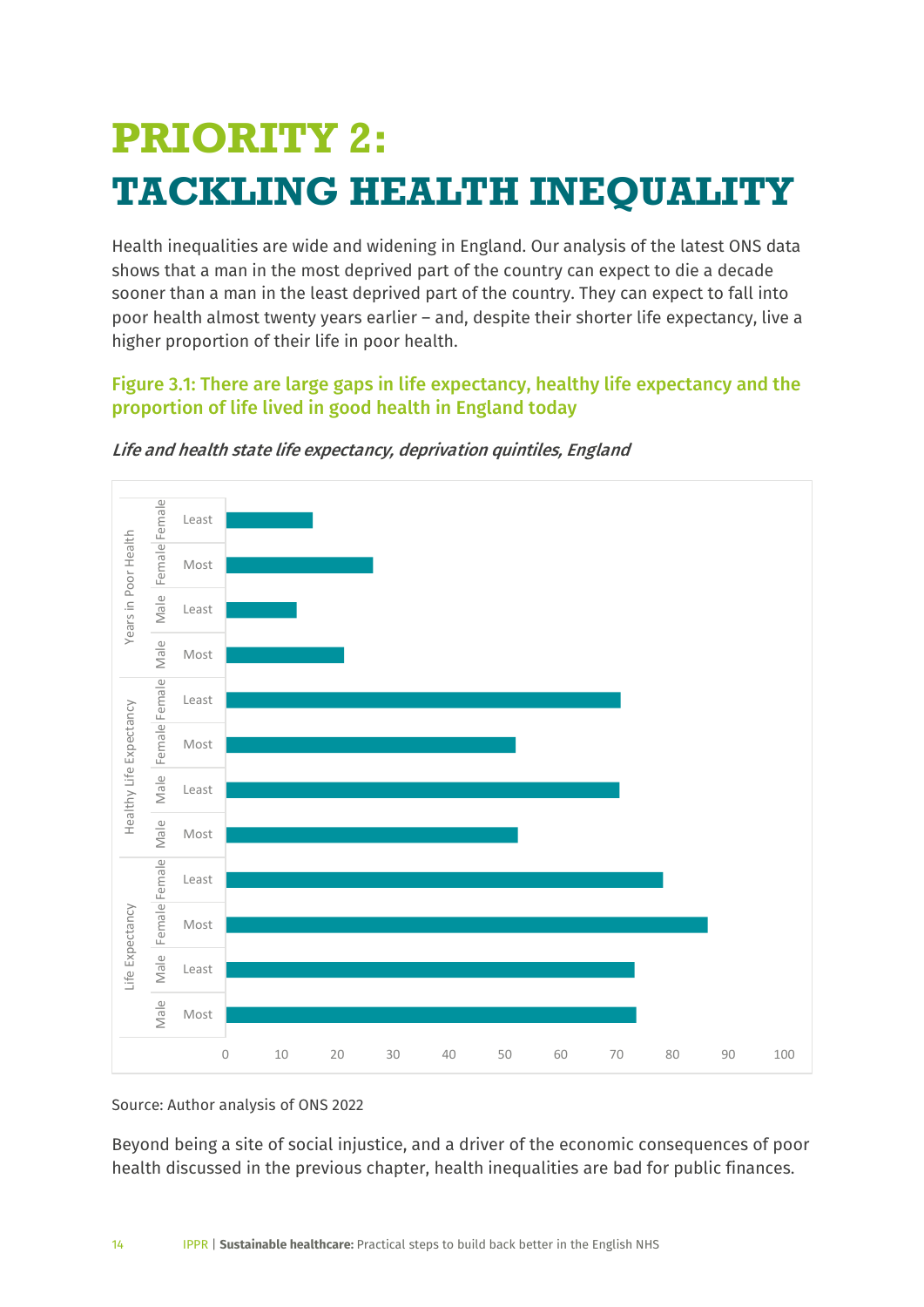One study put the cost of inequality in in-patient appointments alone at £4.8 billion (2011/12 prices) (Asaria et al 2016).

#### WHAT WORKS?

#### Planning around unmet need

The NHS is good at meeting 'demand'. It is far less good at planning for unmet need. This is true for a few reasons. Funding is predominantly allocated by demand, rather than unmet need. The NHS can be rather passive, often waiting for people to come to it, rather than going to them. AI risk stratification has not yet been embedded, limiting capacity to seek out high risk people.

#### Meeting complex needs

The NHS also struggles with complex needs. This is particularly true when those needs aren't exclusively medical needs – for example, if multiple health conditions interact with financial, housing, spiritual or social need. Schemes like the Improving the Cancer Journey pilot in Glasgow offer a way to address this long-standing challenge (see case study below).

#### The right aspirations

While we should be careful about targets, they can help provide a sense of purpose within the NHS. This can be seen in the power some privileged health service targets have over NHS leaders. Our interviews suggested that they feel particularly accountable to the following:

- cancer targets
- A&E waiting times
- CQC ratings
- budget deficits (annual).

Notably, none of these explicitly cover inequality or avoidable variation. There is a case to elevate progress on inequality as a top tier target within the NHS – one that leaders see as a clear national mission.

#### Case study: Improving the Cancer Journey Glasgow

Improving the Cancer Journey – a Macmillan supported scheme in Glasgow (and some other parts of the UK) – is a best practice approach to a multi-agency, navigation led approach to care. This programme identified that cancer doesn't just affect physical health, but rather all aspects of people's lives: from emotions to finances. People using the service received a visit from a link worker to talk about all their needs, health or otherwise. Working from a care plan, the link worker then helps each individual access services, activities, local businesses, and charities that are right for them. The pilot has had significant success – with most users coming from the most deprived parts of the city, and people's overall self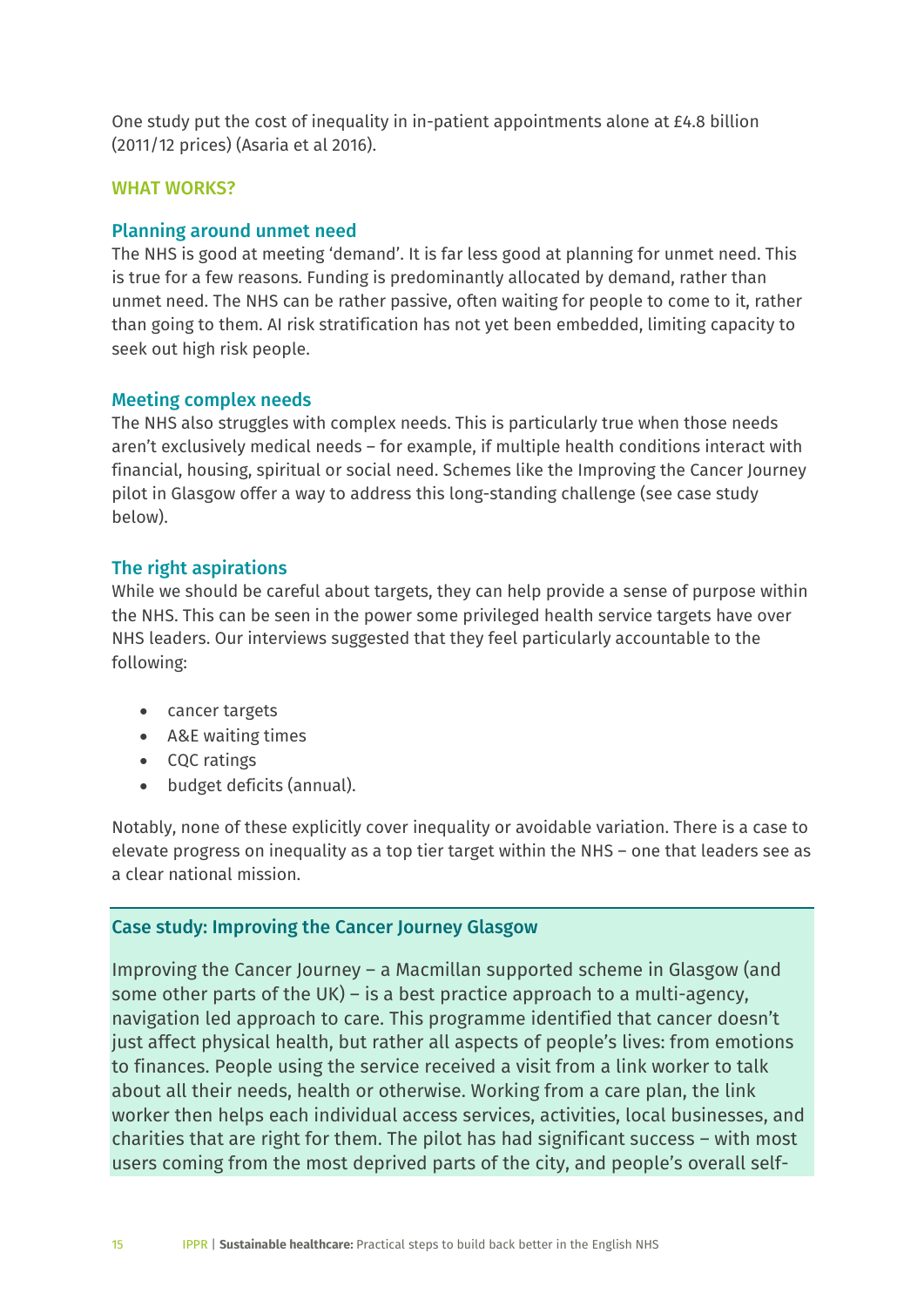reported need reducing significantly (Edinburgh Napier University and Macmillan Cancer Support, n.d.).

#### Successes of the pilot

- Over six in 10 came from the lowest quintile areas and 77 per cent came from the most deprived two quintiles.
- Over half of the people accessing this service had at least one other multiple condition.
- 13,168 needs were identified in total. The top three concerns were: money and housing, feeling fatigue/tired/exhausted and getting around.
- People's concern levels were substantially reduced on return visits, with average scores reducing from 7.15 to 3.82. [2](#page-15-0)
- Recipients said they valued the consistency of having one person to help them with everything, and of having a link worker to help navigate the system.

#### WHY DOESN'T IT HAPPEN?

One of the earliest health policy reforms by the coalition government was a reduction in the amount of funding allocated to 'unmet need' within the NHS' funding formula. The technical body that oversee the formula, ACRA, have maintained that the balance between funding allocated to demand (proxied by age) and to unmet need (proxied by deprivation) is a political choice. That is, they have positioned funding for unmet need as a political rather than a technocratic decision.

Submissions to our call for evidence indicated that a lack of specific inequality targets is accentuated by an organisational structure within NHS England that can make health inequality a fringe issue. At present, national programme teams oversee policy and practice on clinical priorities (such as cancer or cardiovascular disease). A health inequality team then sits outside this team, with little in the way of real levers to ensure national policy focusses on inequality.

The consequence of this was clearly demonstrated by the NHS long-term plan – which made no reference to inequality in the chapters on its clinical priorities. An empowered inequality team within Skipton House, with real remit over condition-specific policy officials, would help this agenda significantly.[3](#page-15-1)

<span id="page-15-1"></span><span id="page-15-0"></span> $^2$  A self-reported score out of 10.<br> $^3$  That is not to say the inequality team cannot have success and the CORE20PLUS5 programme is one excellent example. Rather, it is to say it makes it more difficult for inequality to feature – consistently – in the highest priority initiatives of national programmes on clinical priorities.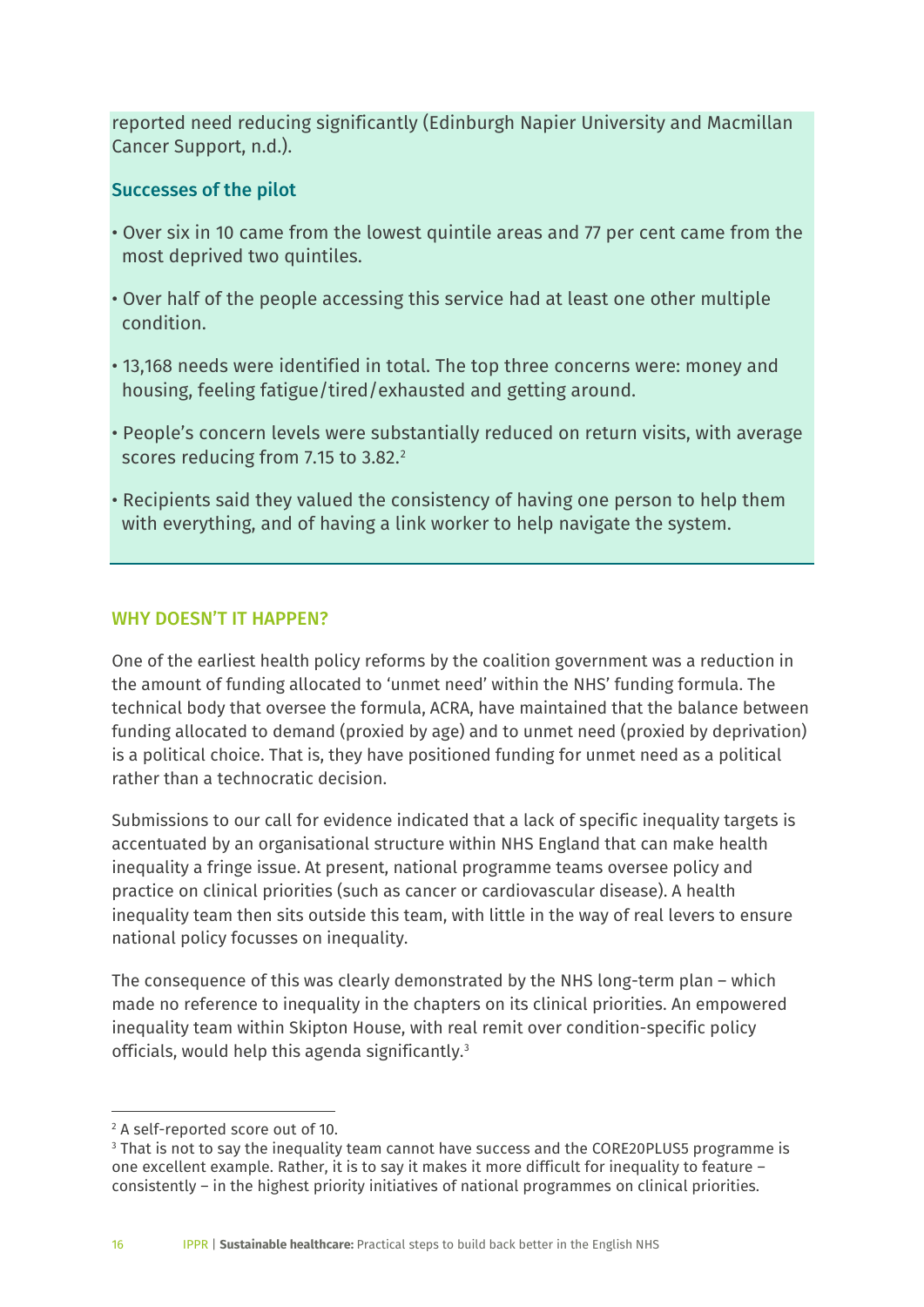Moreover, as focussed on more specifically in the next chapter, the NHS struggles with scaling innovation. The existing Improving the Cancer Journey schemes were only made possible with significant voluntary funding and impetus, which is often not viable outside small-scale pilots. Mainstreaming them means grappling with the NHS' challenges with diffusion.

#### **PROPOSALS**

Sometimes, the scale of the challenge implied by the 'social determinants of health' can lead to a certain fatalism around what is possible. However, evidence shows that a sustained focus, the right funding, and ambitious targets – as seen in the English Health Inequalities Strategy at the turn of the millennium – can lead to a demonstrable impact (Barr 2017). On that basis, we recommend the following.

- **Reform of NHS funding flows:** To redress the balance between NHS services planned around demand, and planned around unmet need, we recommend the government increases the weighting of deprivation in the NHS funding formula. We also recommend the government commissions new research into the potential impact of a more radical reorientation of funding to need, rather than demand. This would be in line with the wider NHS shift to outcomes, as per the integration white paper.
- **An explicit inequality target for every NHS clinical priority in the long-term plan:** We recommend that the NHS England health inequality team are given official authority to develop an ambitious inequality target for every NHS clinical priority in the long-term plan. This should be followed by plans by integrated care systems (ICSs), outlining their plans to make progress against these targets. This could be implemented through the government's review of targets, announced by the secretary of state for health and social care in autumn 2021. We support this following (and indeed boosting) the CORE20PLUS5 framework proposed by the NHS England inequalities director.
- **Expansion of the 'one-stop shop' care model:** The government have shown an ability to fund and deliver a rapid shift to community-based care models – namely, through the move to community diagnostic centres. We recommend this is harnessed further. One-stop shops need not only provide formal healthcare services but – in the spirit of integrated care – could also provide care navigation, local authority, and voluntary services (housing, social care etc), and social prescriptions. This would make them more relevant to those with the most complicated needs, and we recommend government work with primary care networks to design and deliver this expansion.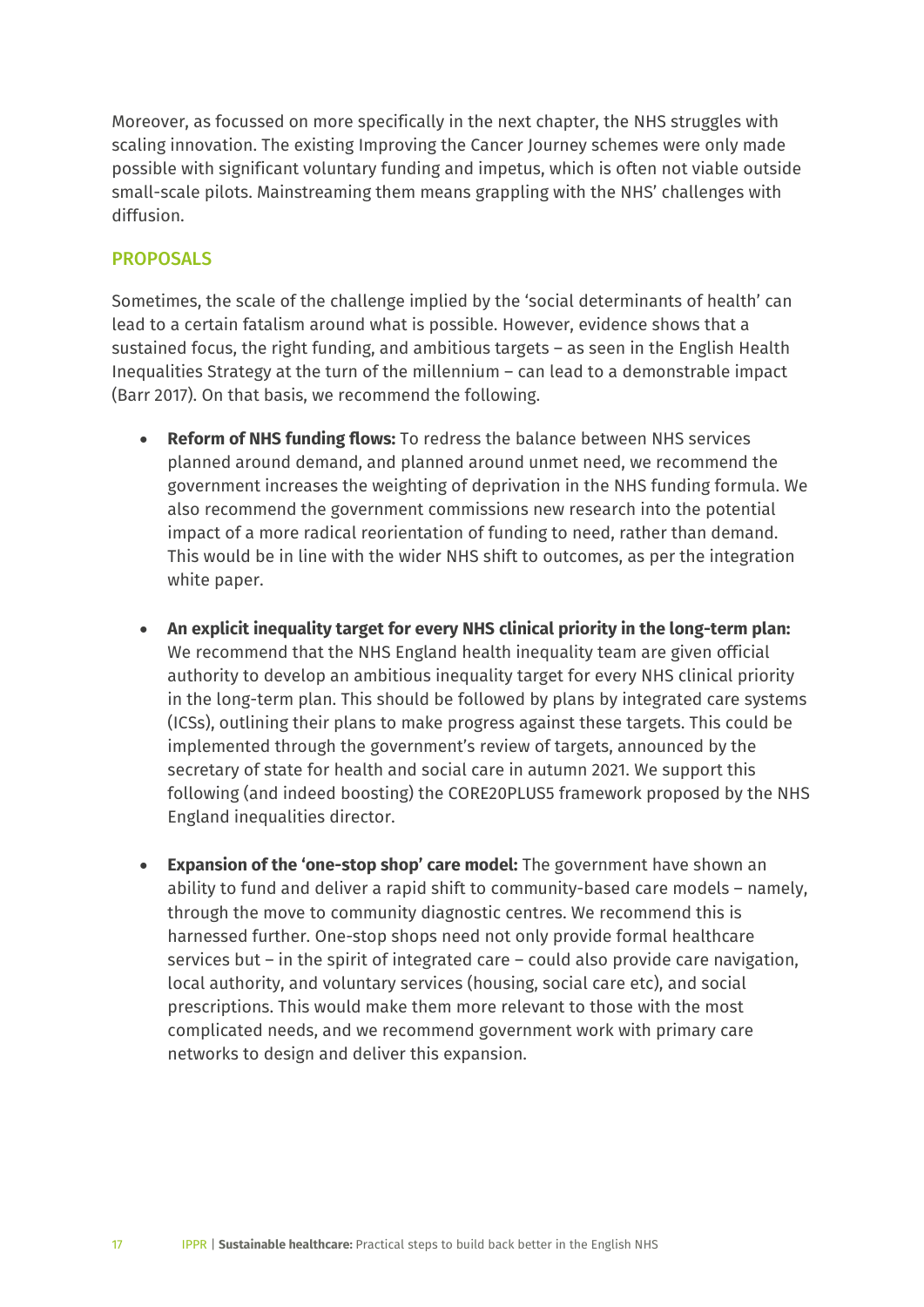## **PRIORITY 3: ENDING THE INNOVATION POSTCODE LOTTERY**

While there have been improvements in recent years, outcomes for major conditions such as cancer and stroke in the UK continue to lag many other European countries.

In 2019, the International Cancer Benchmarking Partnership found that the UK had the lowest five-year survival rates of seven comparable countries across a range of cancers, and the lowest one-year survival rates for stomach, colon, rectal and lung cancer, between 2010 and 2014 (Arnold 2019). A comparison of healthcare quality by the Nuffield Trust in 2020 found that the UK had a substantial proportion of avoidable emergency admissions in some areas – including the highest admission rate for asthma among similar OECD countries (Davies 2020). Furthermore, the UK ranked seventh out of 11 highincome countries on unnecessary visits to emergency departments in a 2021 study from the Commonwealth Fund (Schneider 2021).

There are also widespread health inequalities between different regions and communities that have been exposed by the pandemic (APPG for Longevity 2021). Analysis by the Health Foundation concluded that 40,000 deaths could have been avoided if the national Covid-19 death rate had been the same as the least deprived areas.

There is a range of evidence that well-managed innovation can improve health outcomes by enabling the self-management of chronic conditions; introducing less invasive treatment for those who need it; and more precise and personalised care. Work from the IPPR in June 2020 calculated that improved access to innovation and care models could result in 20,000 fewer avoidable deaths a year (Thomas et al 2020b).

In response to our call for evidence. Some made the case for polygenic risk score technology to identify people at higher risk of cancer, diabetes, and heart disease; while others noted that innovative medicines can improve population health outcomes and allow more patients to be managed effectively in the community.

The UK has a long track record through collaborations between industry, the NHS, charities, clinicians, and patients in being at the forefront of scientific and medical discoveries. The government has ambitions to be a 'global leading life sciences hub', particularly in building from the success of the Covid-19 vaccine programme. To deliver on this in July 2021 a Life Sciences Vision was published with the aims of translating the innovation of the sector into economic growth and improved health outcomes (HM Government 2021).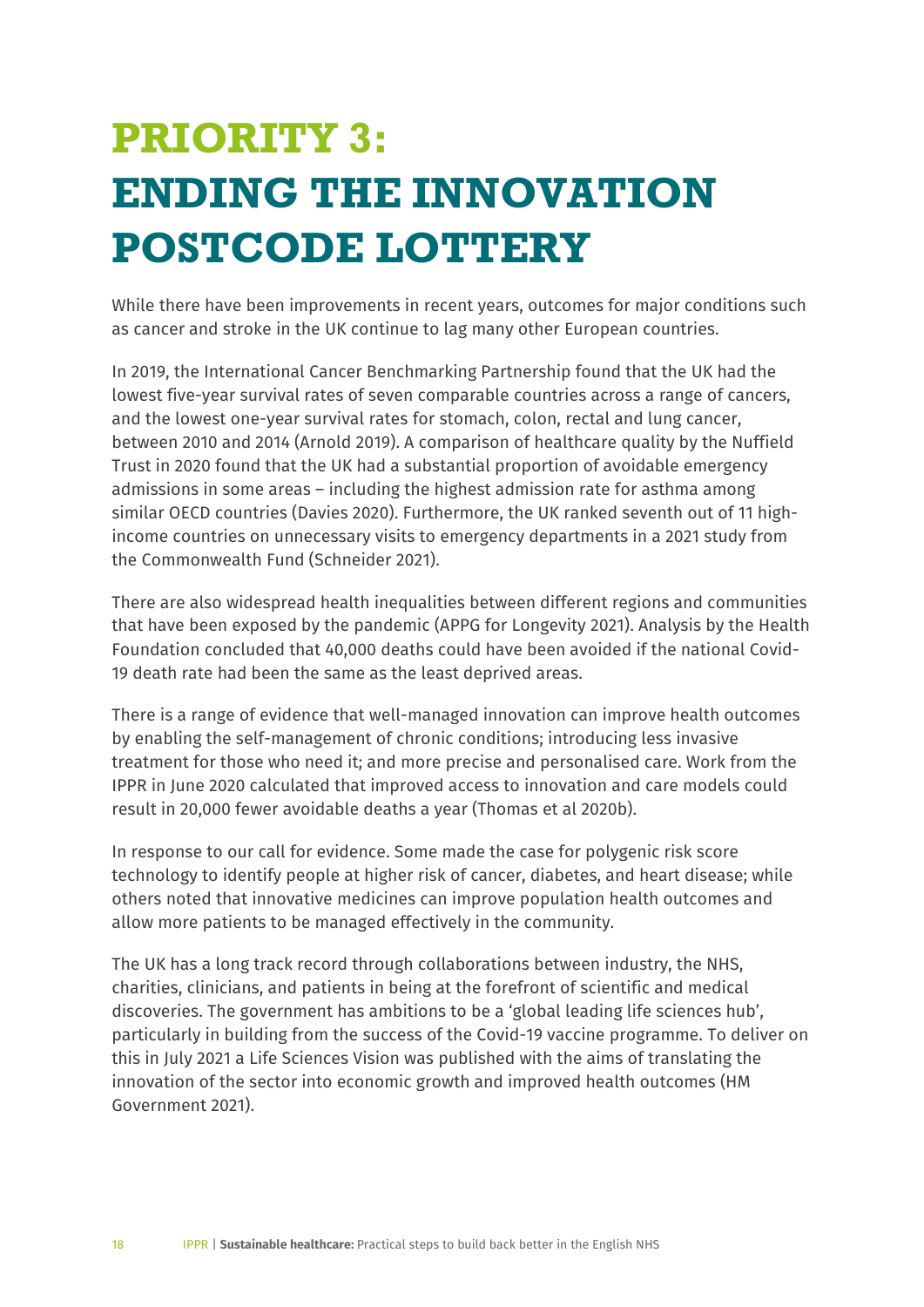The pandemic has also seen rapid change in the way that healthcare services are delivered, from telephone GP consultations, the Covid-19 vaccine rollout to remote monitoring services. However further work is needed to deliver on the ambitions for life sciences and unlocking innovation to tackle variations in outcomes more widely across the healthcare system.

In response to a survey published by Deloitte's Centre for Health Solutions in 2019 less than 10 per cent of NHS staff said they used some of the more innovative technologies, such as artificial intelligence, virtual reality, and robotics. [4](#page-18-0) Evidence from the Office for Life Sciences shows that the uptake of new innovative medicines within the NHS is well below international comparisons.

The UK has a relative uptake per capita of NICE approved medicines of 19 per cent in year one, where the average across comparator countries including Australia, France, Germany, and the US amongst others is 100 per cent. By year five, the UK figure is 66 per cent. In addition, a NICE approval is expected to result in access within 90 days across the NHS. However, data looking at the adoption of a NICE approved medicine shows that this is not uniform, and that it can take years for full adoption. Part of the challenge of this is the sheer complexity of NHS structures (NICE 2021).

#### WHAT WORKS?

The well-documented successes of the Covid-19 vaccination programme provides lessons for successfully introducing innovation within the NHS. The creation of the Vaccine Taskforce in 2020, and the securing of priority access to millions of doses of multiple vaccines, enabled a rapid initial rollout once the vaccines were approved for use (HM Government 2020). The taskforce, researchers and clinical staff benefited from clear, relevant, timely data on the effectiveness of the different vaccines in different settings, and on the needs of local populations. [5](#page-18-1) And the rollout saw the use of both mass vaccination centres and innovative efforts to promote vaccination within communities in an effort to get vaccines to groups and communities who often experience poor access to healthcare.

Getting It Right First Time (GIRFT) is a national programme designed to improve the treatment and care of patients through in-depth review of services, benchmarking, and presenting a data-driven evidence base to support change. The programme seeks to address unwarranted variation across the NHS and covers a wide range of surgical, medical and clinical service workstreams alongside with cross cutting themes including coding, medicines optimisation, procurement and litigation. The programme was started by Professor Tim Briggs who's work in elective orthopaedic procedures was seen to deliver £30–50 million in savings in orthopaedic care, through reductions in length of stay and procurement (GIRFT, n.d.).

<span id="page-18-0"></span><sup>4</sup> [https://www2.deloitte.com/content/dam/Deloitte/uk/Documents/life-sciences-health-care/deloitte-uk](https://www2.deloitte.com/content/dam/Deloitte/uk/Documents/life-sciences-health-care/deloitte-uk-life-sciences-health-care-closing-the-digital-gap.pdf)[life-sciences-health-care-closing-the-digital-gap.pdf](https://www2.deloitte.com/content/dam/Deloitte/uk/Documents/life-sciences-health-care/deloitte-uk-life-sciences-health-care-closing-the-digital-gap.pdf)

<span id="page-18-1"></span><sup>5</sup> <https://ukhsa.blog.gov.uk/2021/12/08/14634/>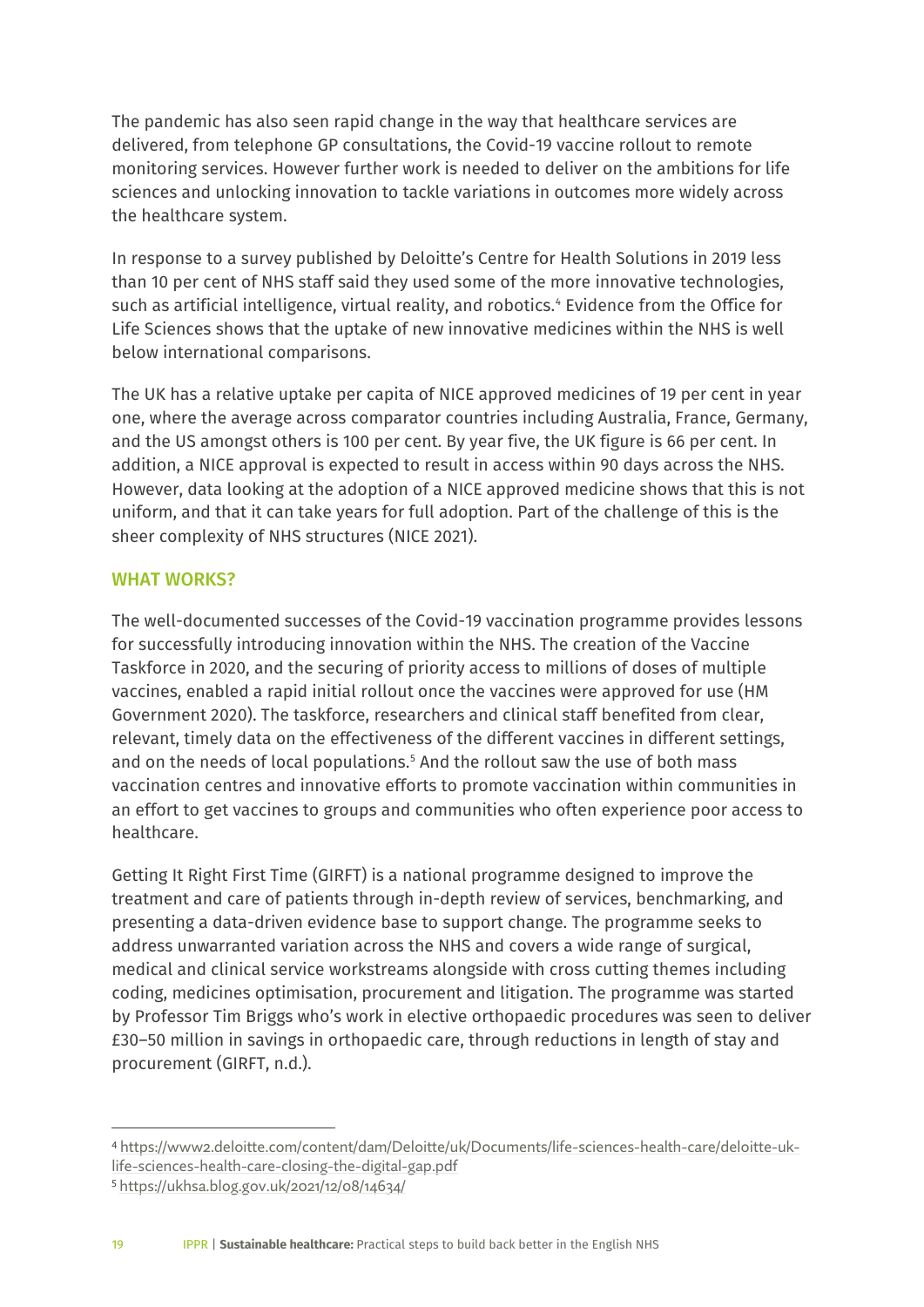The AAC and Academic Health Science Networks (AHSN) have shown the value of unifying efforts to promote innovation from a diverse range of stakeholders. The national AAC brings together patient groups, government, industry, and NHS bodies in an effort to promote a streamlined approach to innovation. In 2019-20 the estimated benefits of its work included more than £50 million worth of savings for the NHS, more than 12,000 fewer hospital admissions and 125,000 fewer patient days spent in hospital (NHS England 2021).

At a regional level, the AHSNs aim to align education, clinical research, informatics, innovation, training, and healthcare delivery to translate research into practice. In recent years there has been close cooperation and streamlining between the AAC and AHSNs to speed up the delivery of innovation to patients. The AHSN Network's 2018–2020 impact report found that its work had benefited more than 479,000 patients, with thousands avoiding medication errors or strokes, and generated £322.3 million of inward investment for the UK economy (AHSN Network 2021).

#### WHY DOESN'T IT HAPPEN?

Despite some successes, scaling innovation within the NHS, it is still highly challenging. Introducing innovation is inevitably disruptive; requiring expertise, time, and resource to deliver. In a study in 2017 the Nuffield Trust noted the following problems:

- an overly supply-driven and top-down approach to innovation
- identifying solutions and innovations is not built into the day to day of the NHS, particularly clinicians
- problems with timely evidence and effective evidence generation in introducing new innovations
- procurement departments see innovations as short-term cost saving measures, rather than longer term investments
- there is a tension between moves towards integrated systems supported by larger scaled providers, and the capacity of SMEs to fulfil large contracts (Castle-Clarke et al 2017).

Similarly, IPPR identified three themes in its June 2020 study:

- 1. a risk-averse culture, driven by the approach to performance management and focus on short-term targets
- 2. the sheer complexity of the NHS, coupled with a lack of networks, creating a 'not invented here' culture
- 3. a lack of resource, including a lack of financial support (Thomas et al 2020).

In response to our call for evidence, the Health Foundation noted that there was still too much focus on pilots, rather than spread, in the adoption of innovation. AstraZeneca noted that perceived conflicts between expenditure and short-term priorities can mean slow or variable adoption of new evidence. The Nuffield Trust has said digital technology is often implemented with little consideration of the complexity of doing so (Sherlaw-Johnson 2021).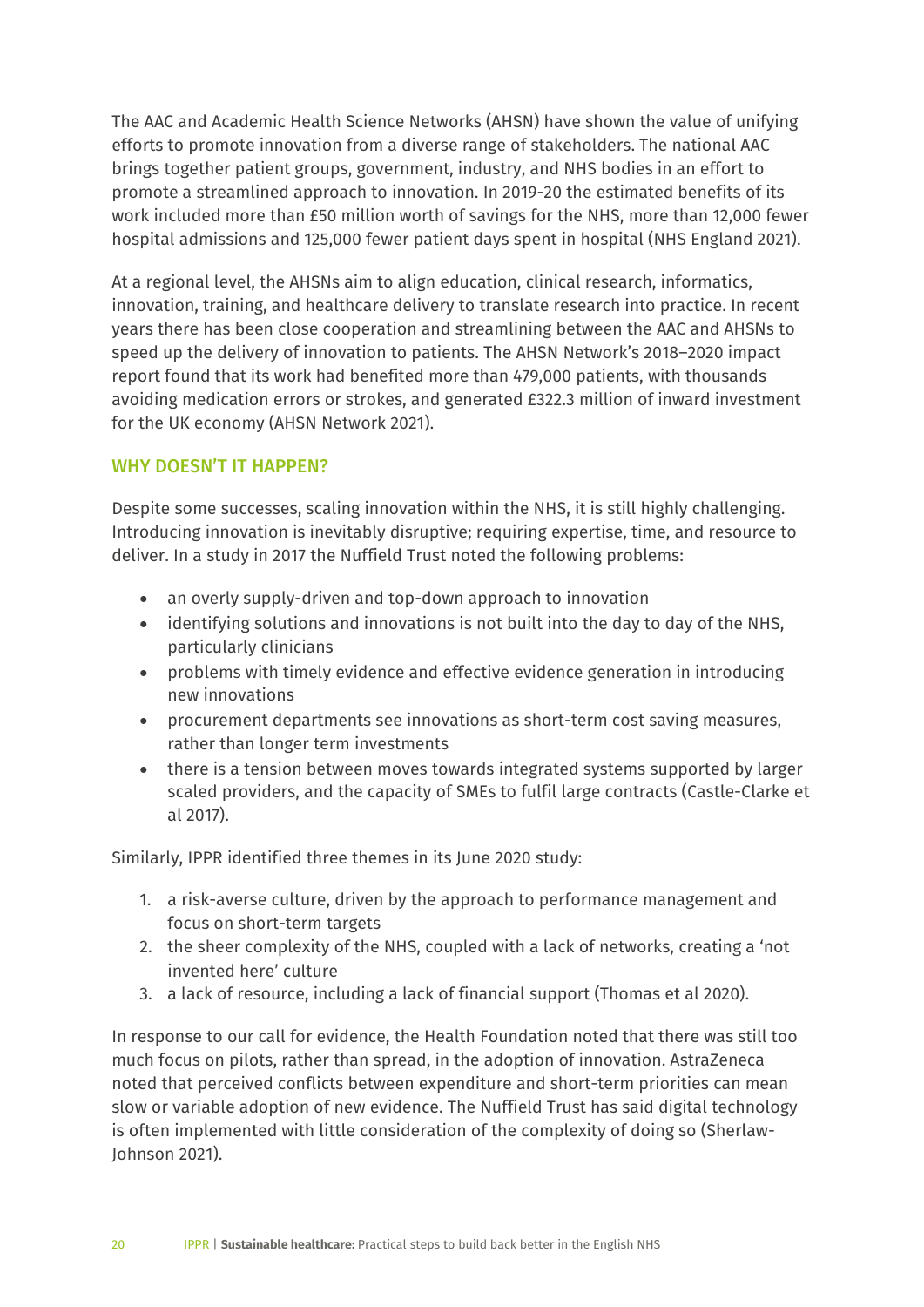#### PROPOSALS

For innovation to be successfully deployed, it needs to be strategically integrated into the priorities of the health system nationally and locally. It also needs to be clearly focused on improving health outcomes and tackling health inequalities. To do this we propose the creation of a new innovation mandate for the NHS.

The innovation mandate would include the following.

- The establishment of a set of national innovation outcomes for the NHS. These missions would seek to align and support NHS action on reducing health inequalities through the CORE20PLUS5 framework and dovetail with the commitments in the Life Sciences Vision.
- For the missions finally selected, the NHS should then set-up a delivery and accountability system that optimises the introduction and adoption of related products and services, overseen by the NHS Transformation Directorate.
- This should take learnings from the work of the vaccines taskforce and vaccines delivery programme and involve enhanced horizon scanning, rapid appraisals, incentives for adoption, funding and tracking uptake rates.
- The existing innovation system of various organisations and funding pots should be simplified around the missions and built into new NHS structures to support the effective regional and local delivery of the nationally agreed missions.
- NHS England and integrated care systems should report annually on their efforts against the missions and a new innovation index created to monitor system performance against the mission areas.
- Quality accounts should be reviewed and repurposed to set out how NHS Trusts are contributing to the missions and organisations at the forefront of innovation adoption would have the opportunity to be designated as a new leading 'innovation trust', aligned with the objectives of the NHS/Healthcare UK Export Collaborative.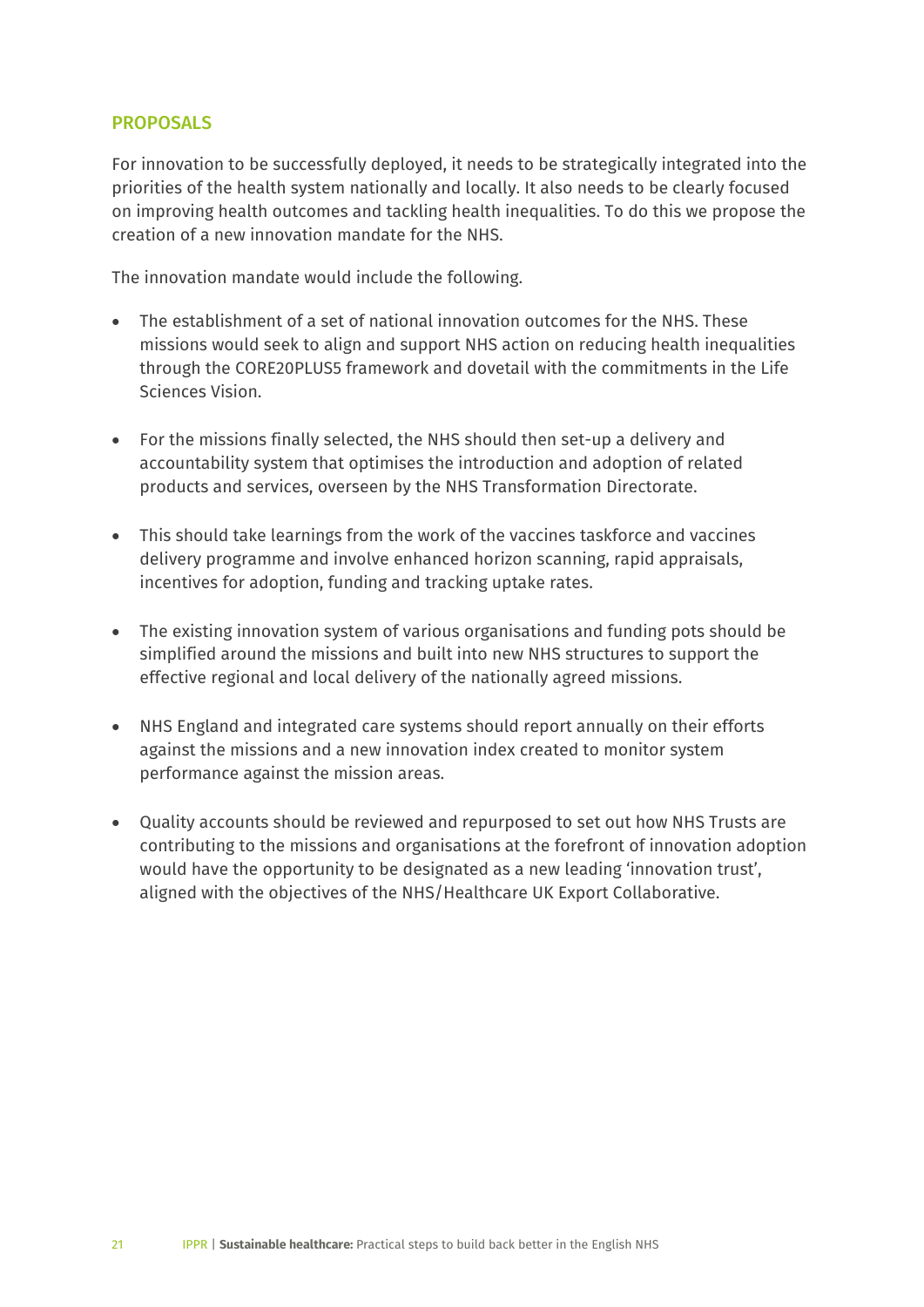### **PRIORITY 4: A CONNECTED HEALTH SYSTEM**

#### UNLOCKING THE POWER OF HEALTH DATA TO SUPPORT IMPROVED SERVICE **DELIVERY**

There have been repeated calls over the last two decades for the better use of data and technology to support a more sustainable health service. In 2002 the Wanless review, commissioned by the Treasury to assess the future funding of the health service noted:

"Current use of information and communication technology (ICT) is extremely poor, changes in the skill mix of staff can go further and there is significant scope for better management (and less bureaucracy). If more decisions were taken in a holistic way, recognising the inter-relationships between many of the resources in the system, the health service would be more effective." Wanless 2002

In 2019 the NHS Long Term Plan recorded that while progress had been made the 'wholesale transformation' of the NHS had not been achieved adding that:

"the NHS is made up of hundreds of separate but linked organisations, and the burden of managing complex interactions and data flows between trusts, systems and individuals too often falls on patients and clinicians" NHS England 2019

The challenges of timely, high-quality data were repeatedly raised as an obstacle to improving healthcare in the response to our call for evidence:

- one respondent said data collection methods had not "caught up with the shift to virtual"
- another described data, particularly out of hospital data, as "a huge barrier"
- one-third raised the need for "timely and robust data".<sup>[6](#page-21-0)</sup>

Poor-quality, fragmented, and slow data has a series of knock-on consequences for the health system.

The Department of Health and Social Care's Busting Bureaucracy report, published in 2020, highlighted the problem of duplicative data requests, which create inefficiency and waste staff time (DHSC 2020).

<span id="page-21-0"></span><sup>6</sup> Submissions to IPPR/Future Health call for evidence.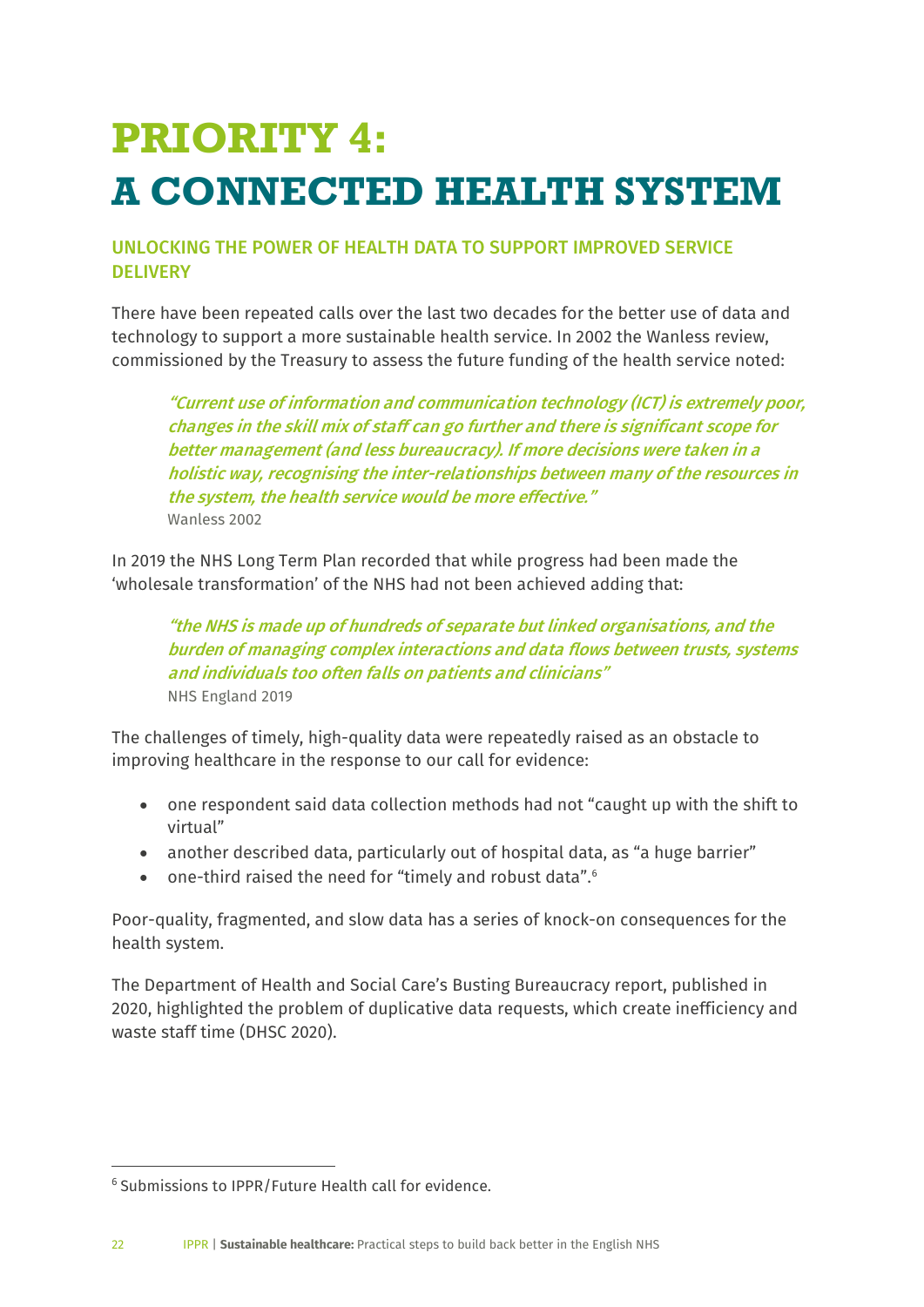Lord Carter's health service reviews have shown that poor data exacerbates unwarranted variation. In his 2016 review on acute hospitals, Carter noted:

"the best performing hospital systems around the world have real-time data at their fingertips enabling them to make decisions on a daily, weekly, monthly basis to improve performance" Lord Carter 2016

Without access to good quality and timely data and information it is not possible to effectively track system performance, particularly on healthcare outcomes and how health services are doing in addressing health inequalities.

Good quality, joined up data is also essential to innovation. The government's Life Sciences Vision says it is a 'precondition' of success that the UK seizes the opportunities provided by health data.<sup>[7](#page-22-0)</sup> It notes that data enables better research and development, the creation and growth of life sciences and AI companies, and the marketing of new medicines, MedTech, and diagnostics (HM Government 2021).

#### WHAT WORKS?

The pandemic has clearly shown us the importance of having accurate and up to date real time healthcare data. The Covid-19 dashboard, for example, has provided easy-to-access local population health data, including infection and vaccination rates (HM Government 2022).

NHSX has argued that the dashboard and associated data has helped it to:

- understand how the virus is spreading and identify risks to particularly vulnerable populations
- proactively increase health and care resources in emerging hot spots
- ensure critical equipment is supplied to the facilities with the greatest need
- divert patients and service users to the facilities that are best able to care for them based on demand, resources, and staffing capacity
- support clinical research to understand more about the virus and the impact it is having (NHSX 2020).

The dashboard has been widely used by the public: during the peak of the third national lockdown, it generated 76.5 million hits in just 24 hours (UKHSA 2021). Surveys also found that 90 per cent of users trusted the data they saw on the dashboard in February 2021 (ibid).

<span id="page-22-0"></span>Other pandemic related innovations include the development by the National Cancer Research and Analysis Service (NCRAS) of a national cancer dashboard providing more real time data to the health service on cancer treatment; and the National Covid-19 Chest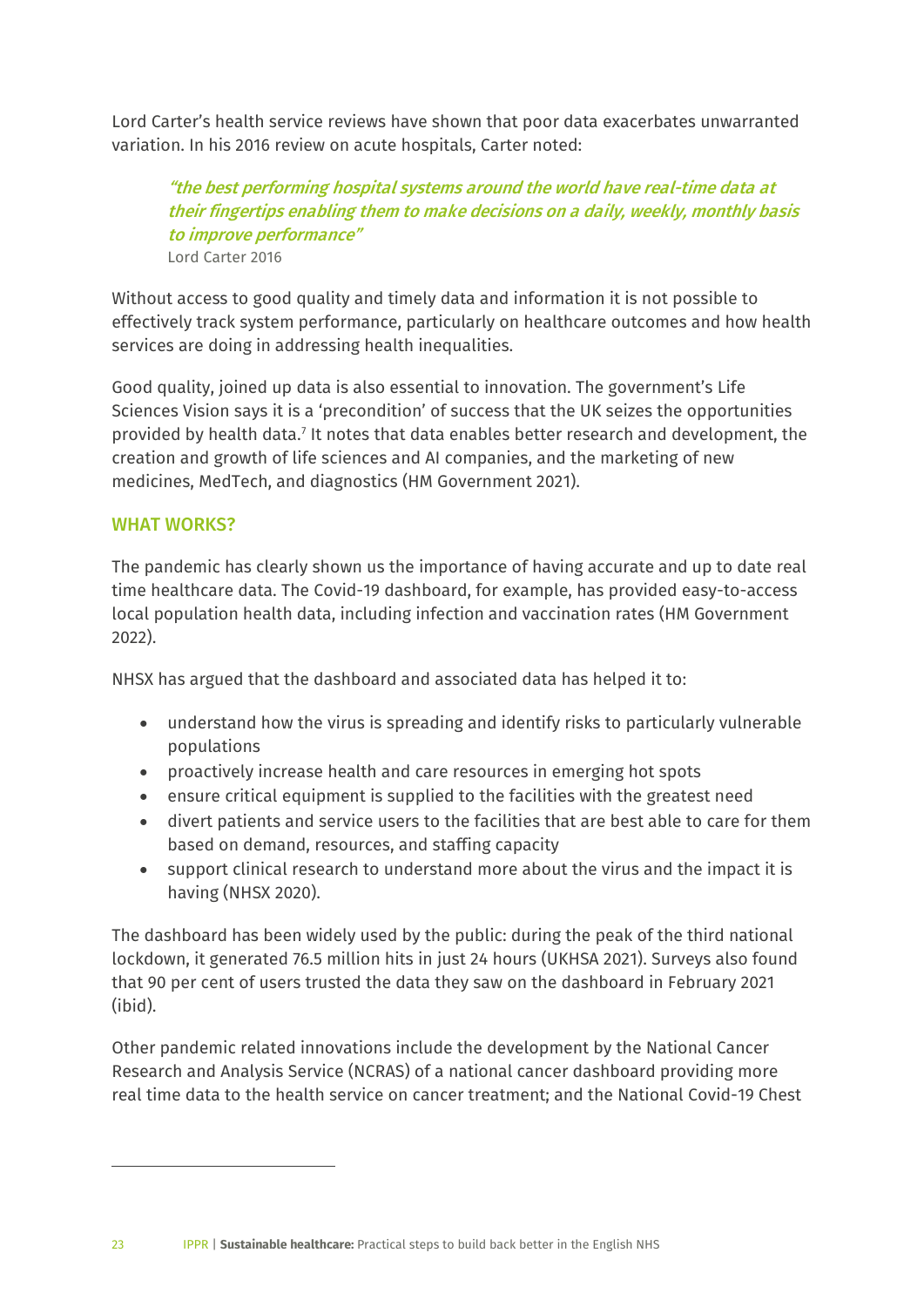Imaging Database, a joint initiative established by NHSX, the British Society of Thoracic Imaging (BSTI), Royal Surrey NHS Foundation Trust, and Faculty.

The Covid-19 Chest Imaging Database is a centralised UK database containing chest x-ray (CXR), magnetic resonance imaging (MRI), and computed tomography (CT) images from hospital patients across the country. The database was created to support a better understanding of Covid-19 and develop technology which will enable the best care for patients hospitalised with a severe infection.

The team behind the database have identified eight learnings from the programme:

- information governance: there is a need to clarify and standardise data governance processes to reduce barriers to NHS Trust participation in national data collection exercises
- database linkages: linking datasets is critical to improving the quality and coverage of data collected
- automation: this is critical to enable mass data collection
- trusted research environments (TREs): national infrastructure supports data being accessed and analysed in a safe and secure way
- availability of validation datasets: large-scale high quality validation datasets help accelerate routes to market for innovation
- funding: local NHS trust data collection requires funding mechanisms to support engagement on data collection
- patient and public engagement: this is critical to ensure that concerns about how data is used and stored is done so in a safe, secure and ethical way
- benefit and share models: sharing such models between national and local NHS organisations, helps support and incentivise local NHS participation in national data collection exercises (Cushnan 2021).

From a clinical research perspective, NHS Digital and HDRUK have been building a series of trusted research environments (TREs). TREs enable accredited researchers to access trustworthy, relevant, joined-up data which they need for analysis without providing data on individuals. A HDRUK strategy has noted several examples of TREs now operating successfully along these lines across the UK, including the Genomics England Research Environment and the UK Data Service Secure Lab. During the pandemic Data-CAN, the UK's Health Data Research Hub for cancer, has worked to speed up processes to ensure rapid, safe, and trustworthy access to cancer data in a transparent way that accelerates the pace of high-quality research.

Critical to the success of data sharing is data interoperability and effective minimum standards. A survey cited by HDRUK in 2021 found that 85% of users of health data from a variety of fields supported a core set of standards to enable research (Health Data Research UK 2021).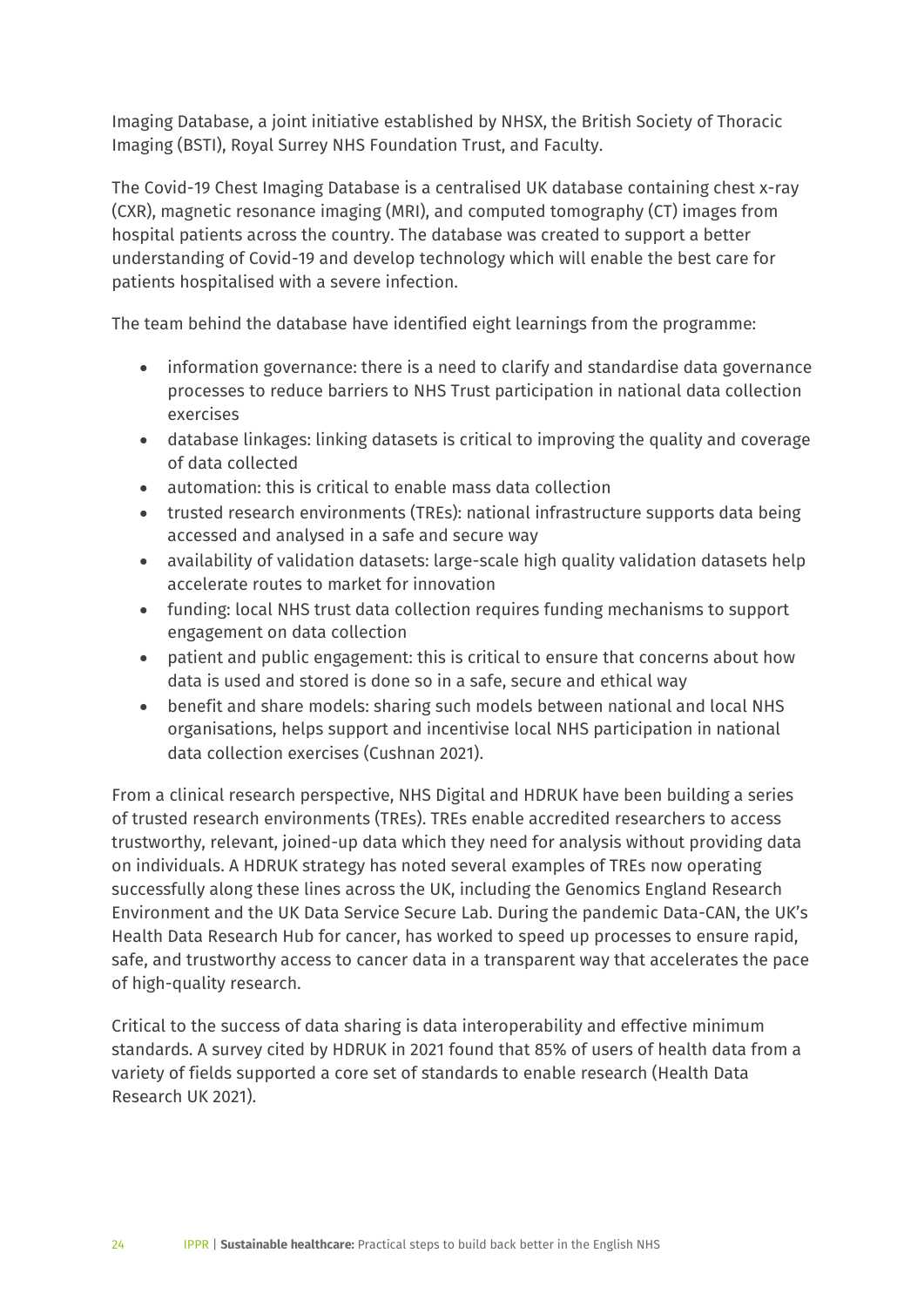The NHSX draft data strategy published in the summer of 2021 sets out a plan to make local systems 'interoperable by default' and using interoperability to drive innovation (DHSC 2021).

#### WHY DOESN'T IT HAPPEN?

Data is often a casualty of frontline staff being too busy and lacking capacity. This problem was illustrated by the Commons Health and Social Care Committee's report into workforce burnout and resilience, published in May 2021, which highlighted problems including "chronic excessive workload" and workload intensity (Health and Social Care Select Committee, 2021). Inefficient and un-necessary data collection processes contribute to this and can become a target of staff hostility. The DHSC's Busting Bureaucracy report found that nearly six in 10 doctors had reported that IT infrastructure significantly increased their day-to-day workload (DHSC, 2020).

#### Case study: Using intelligent automation to improve the triage and referral management pathway

NHS Lothian in Scotland receives 16,000 new gastroenterology referrals per year with urgent suspected cancer referrals on the rise. Gastroenterology consultants at Western General Hospital in Edinburgh triage around 30 to 40 referrals per day. The triage process was complex, with over 120 outcome permutations identified. Validation of a sample of referrals detected significant variability in how clinical triage decisions were being made.

As part of a three-year project NHS Lothian partnered with Deloitte to implement a referral and intelligent triage (RITA) system to direct patients to treatment pathways, starting with the gastroenterology department.

The RITA model was built using natural language processing, a technique that enables the model to infer meaning from text, coupled with machine learning algorithms, which learn patterns from 12,000 historical referrals to make predictions on new referrals.

The impact has included faster triage, lower administrative burden, reduced variation and waiting times and better integrated working across primary and secondary care.

Respondents to our call for evidence also noted that data often goes to waste in old systems which are not interoperable and that there is a lack of early and considered engagement of frontline staff in system design and associated training and support for using new platforms.

Historically solving data challenges has not been enough of a health service priority. In response to our call for evidence, one legal firm noted the challenge of demonstrating a return on investment from joining up data when service performance measures and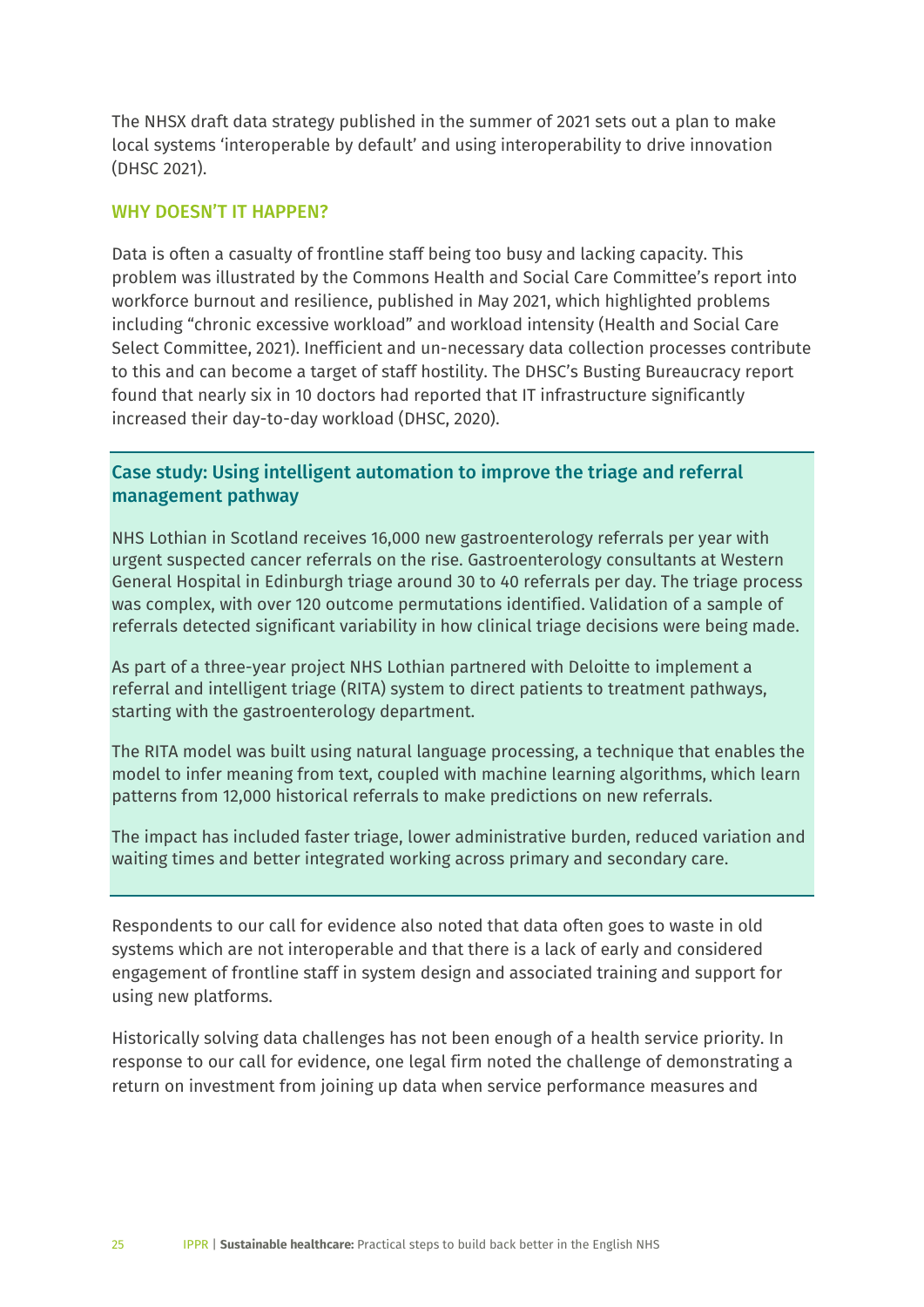capital investment focussed often on short-termist, fragmented, single organisation focussed goals. [8](#page-25-0)

Public trust based on past health data programme failures and practical and cultural barriers to data sharing between organisations responsible for delivering health and care, particularly across health and local government boundaries are also well-established barriers to progress.

However, and more positively, research from the Wellcome Trust's Understanding Patient Data project suggests public trust problems can be mitigated. The research found that the public will support the use of data to deliver benefits to patients – provided people have a say in how it is used.

#### PROPOSALS

The pandemic has demonstrated the importance of high-quality health data to public health. It has also helped accelerate positive changes that can help break down the barriers to effective health data integration and in unlocking the power of real time data.

For government and the NHS there is now a need to build on these changes, particularly in making it easier to collect, share and analyse health data. This report makes the following recommendations.

- **National data infrastructure accelerator:** The creation of a national data infrastructure accelerator would help rapidly deploy new tools and technologies – particularly those supporting automation and integration – that can deliver improvements in health data collection, sharing and analysis. The accelerator fund would help ICSs in developing more real time data capability, supporting greater transparency in service performance and helping to support service change and transformation. It will also support efforts to deliver innovation, through the AI Lab and the Accelerated Access Collaborative (AAC).
- **National policy coordination:** The government and NHS have an ambitious agenda on the use of healthcare data for population health improvement. However, responsibility is split amongst a range of bodies including NHSX, NHSD, NHS E/I, DHSC, the National Data Guardian, HDRUK and other research bodies such as Genomics England. This presents difficulties in realising the opportunities and improvements of NHS data. Moves to integrate NHSX and NHSD into NHSE should help. But the government should go further and create a National Healthcare Data Council chaired by ministers to coordinate action across the various bodies
- **Contractual mechanisms and transparency:** As part of procurement frameworks for delivering health services the government and the NHS should ensure that selected suppliers are meeting minimum standards on data quality and data

<span id="page-25-0"></span><sup>8</sup> Submissions to IPPR/Future Health call for evidence.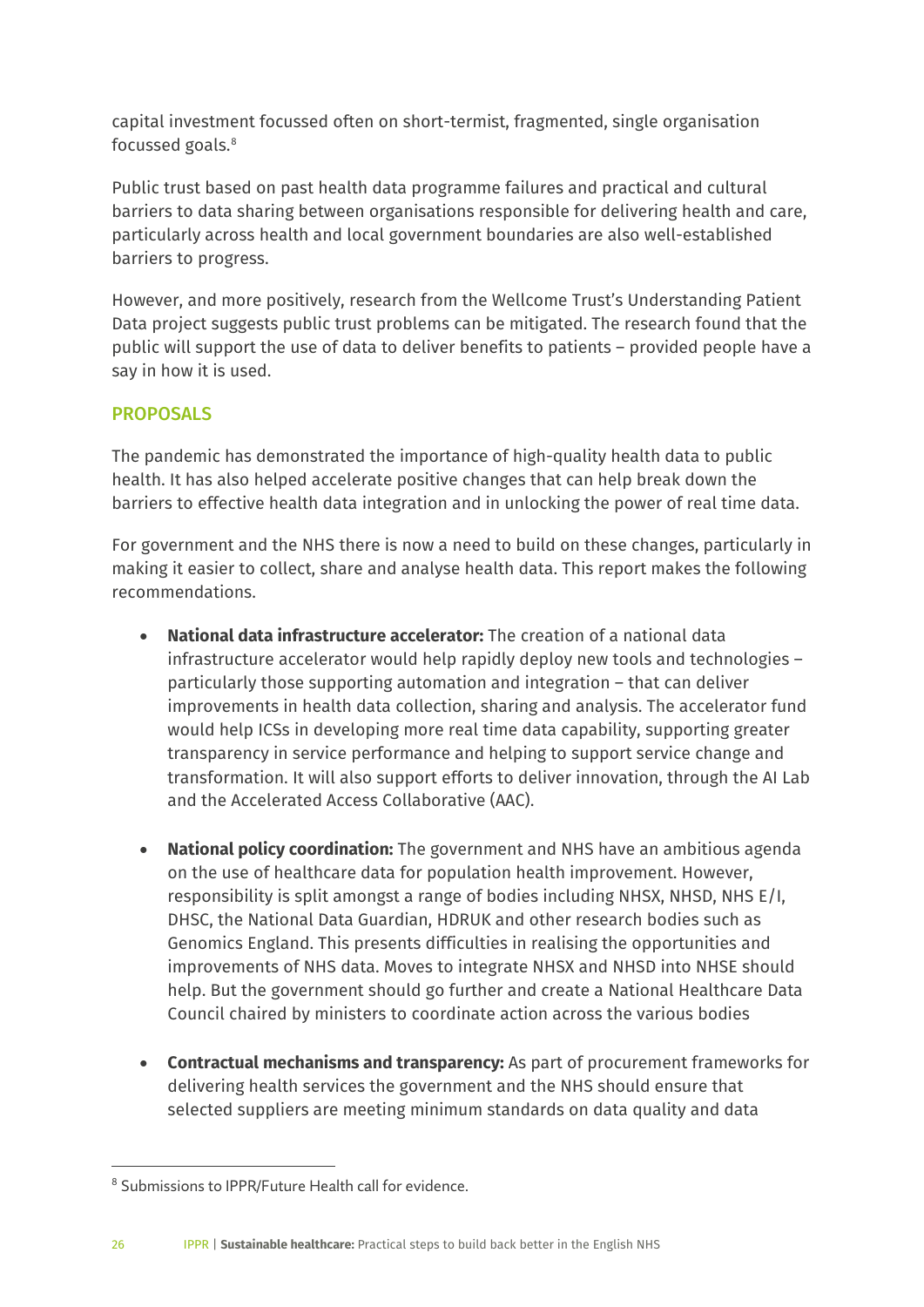sharing.[9](#page-26-0) Organisational compliance levels with data reporting standards (for example national cancer reporting standards) should be collected and published by the NHS. Areas where compliance levels are below the standard should be identified, supported, and improved.

• **Post Covid-19 public and NHS staff engagement:** Following the success of health data use during the pandemic, the government and the NHS should launch a new public and health service staff engagement exercise on future plans for health data use, setting out clear governance and security arrangements for how such data will be accessed, processed, and managed.

<span id="page-26-0"></span><sup>9</sup> The draft Standards and Interoperability Strategy published by the Faculty of Clinical Informatics includes proposals for ensuring vendors publish how they are compliant with standards and work with different Arms Length bodies to enforce compliance:

[https://facultyofclinicalinformatics.org.uk/blog/faculty-of-clinical-informatics-news-1/post/how](https://facultyofclinicalinformatics.org.uk/blog/faculty-of-clinical-informatics-news-1/post/how-standards-will-support-interoperability-90)[standards-will-support-interoperability-90](https://facultyofclinicalinformatics.org.uk/blog/faculty-of-clinical-informatics-news-1/post/how-standards-will-support-interoperability-90)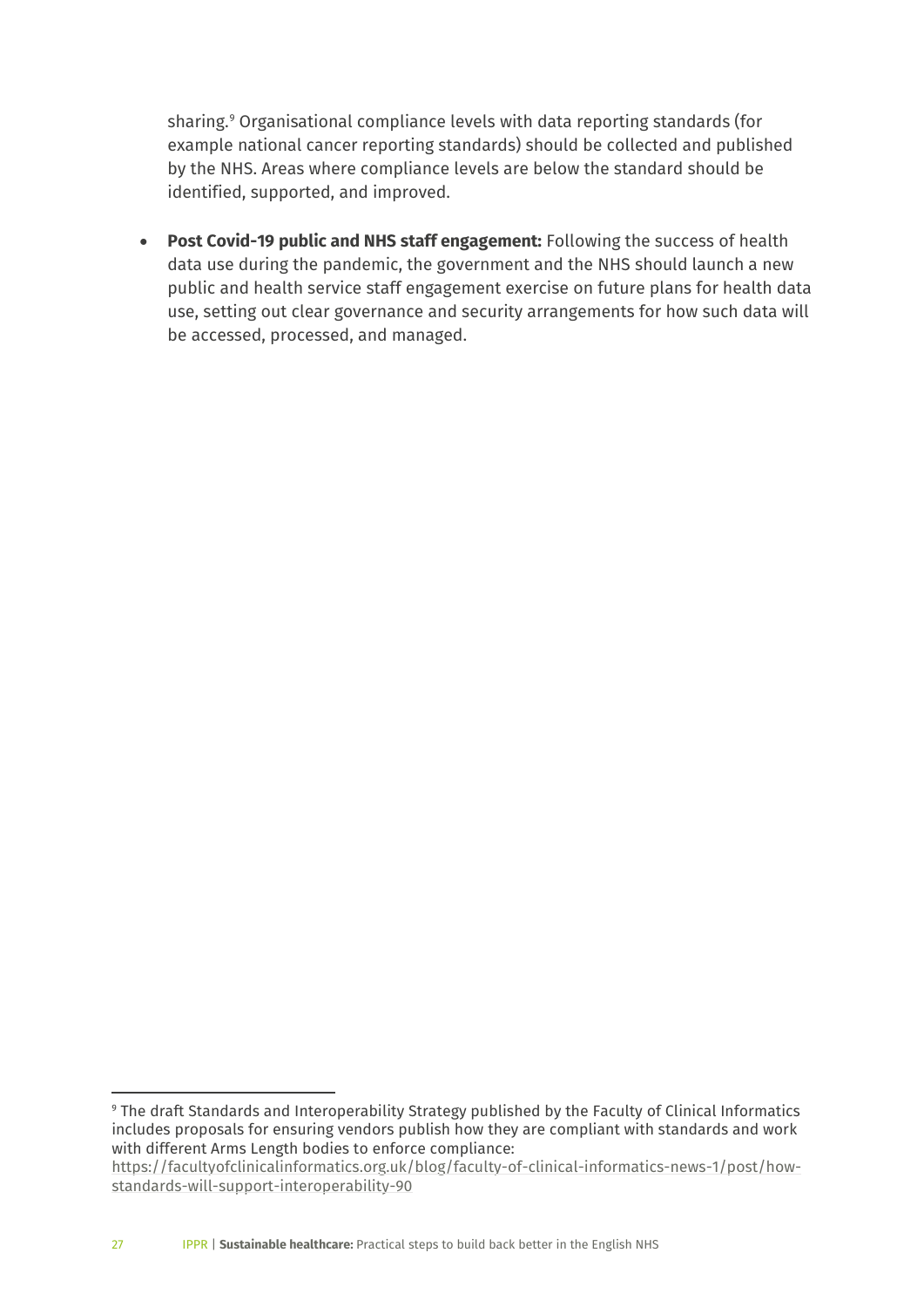## **PRIORITY 5: DELIVERING INTEGRATED, PERSONALISED CARE**

As the demographics and health needs of the nation have changed, particularly with a rise in long term conditions such as diabetes, respiratory and musculoskeletal conditions there has been an increased focus on the need to deliver more integrated, person-centred care.

A lack of integrated care can have negative impacts on NHS sustainability, such as the following.

- Patients can find their care is disjointed across different parts of the system (primary care, secondary care, social care) and this disconnected care is a barrier to ambitions for delivering more preventative care and associated interventions.
- It hinders efforts to adopt population health management approaches where local health service managers are able to assess local health needs effectively and tackle health inequalities. To effectively tackle health inequalities a multi-agency approach is needed, which requires not only intra-health service working, but also effective partnership with other organisations, including public health leaders and civil society.
- Leads to nefficiency, as resource is wasted in duplicating processes and through poorer population health outcomes.
- Results in the misallocation and prioritisation of capital resources. In evidence to our consultation, the Nuffield Trust said the NHS had failed to develop a coherent plan for equipment such as MRI and CT scanners because capital investment has been delegated to individual trusts. In an NHS providers survey in 2020, 97 per cent of NHS trusts said there was a 'high' or 'medium' risk to transformation programmes because of inadequate access to capital. 92 per cent said inadequate capital investment posed a risk to staff wellbeing and recruitment.
- Creating frustration for staff who face institutional and system barriers in designing care around the needs of individual patients.
- Inhibiting the adoption of more innovative practices and technologies that can help build a more preventative system. Cancer Research UK has highlighted the benefits of focussing efforts on early diagnosis and detection of cancer, which can translate into a reduced need for costly late-stage treatment.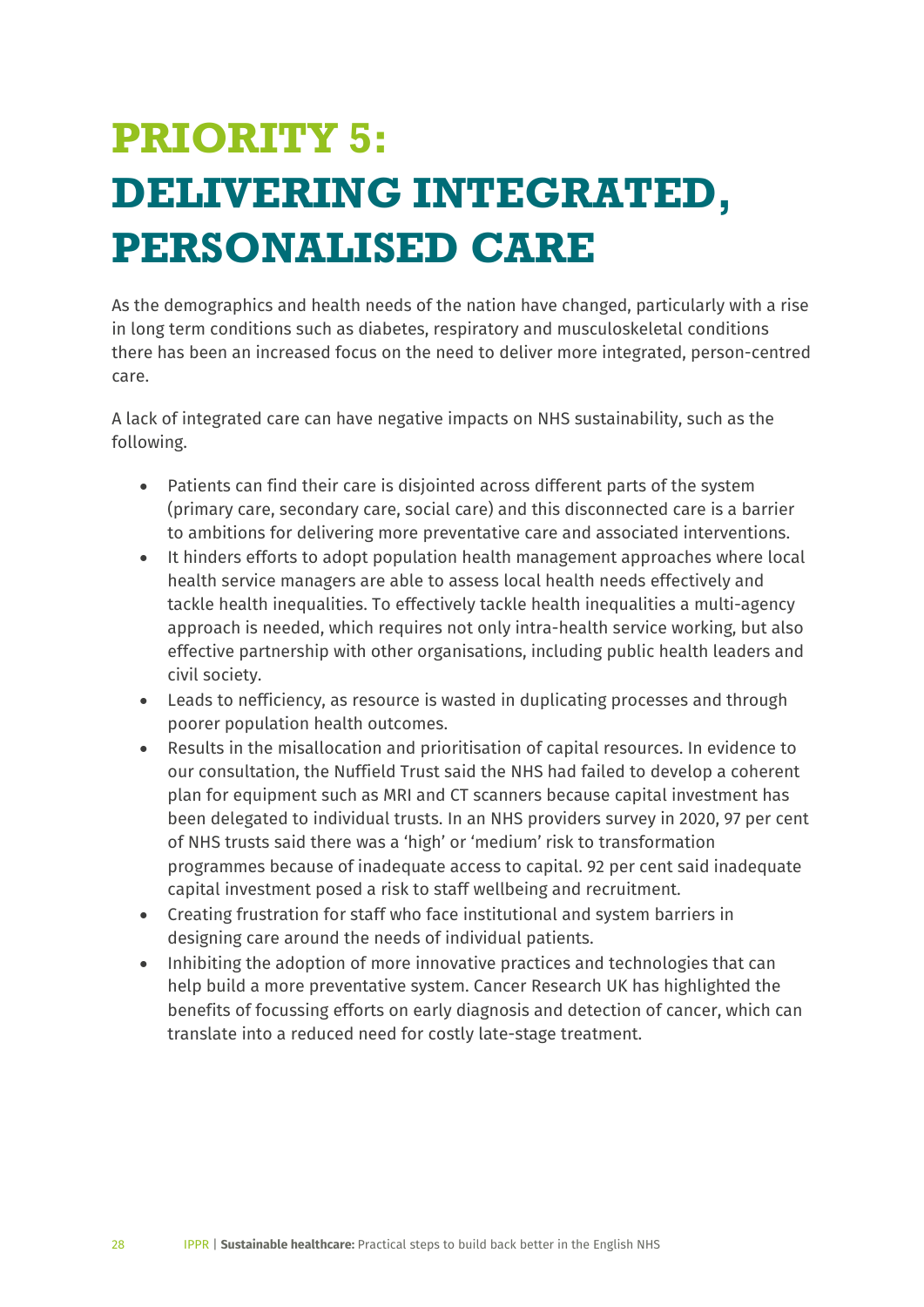#### WHAT WORKS?

Effective integrated care requires bodies to work together to provide holistic, personalised care with a central focus on the service user's experience and outcomes.

Integrated care can provide a more sustainable approach to tackling major conditions. Stroke care provides an example. In 2017 the Stroke Association projected that the overall costs of stroke in the UK for those aged 45 and over would be £42 billion in 2025 and £75 billion in 2035. It said there was "great capacity" for improvements on prevention, treatment and rehabilitation which could relieve this burden. The NHS Long Term Plan identified integrated stroke delivery networks – which aim to make stroke care more coherent, optimise care pathways and support the adoption of innovation – as a means of delivering sustainable and effective stroke care.

Similarly, a pilot programme from the British Heart Foundation showed benefits of integration for people with cardiovascular disease, including a reduction in hospital admissions and a significant increase in patients' confidence to self-manage their conditions (NHS England 2019).[10](#page-28-0)

On a structural basis to deliver integration, health systems need to:

- invest effectively in community care
- build the right culture
- share data and information
- develop effective partnerships with local organisations.

Investment in community and care at home services is a critical foundation for more integrated care and care management.

Several respondents to our call for evidence argued for greater capacity in the community to support the management of chronic disease and improve early detection and diagnosis. Addressing these issues should be a priority for health service capital expenditure: 65 per cent of NHS trusts told NHS Providers the reconfiguration of estates and wider service transformation was a priority or opportunity for capital investment (NHS Providers 2020)

Surrey Heartlands ICS has shown that collaboration between leaders can help to build a better culture and ensure more efficient, effective, and sustainable care. It has prioritised efforts to share problems faced by healthcare leaders, including by launching the Surrey 500 collective leadership programme. Meanwhile, one local sustainability and transformation partnership (STP), Sussex and East Surrey, has substantially improved its financial framework, enabling it to start to write a population health check. Its chief

<span id="page-28-0"></span><sup>&</sup>lt;sup>10</sup> Cardiovascular disease-related healthcare costs in England were estimated at £7.4 billion per year in 2019, with an estimated cost to the wider economy of £15.8 billion (UKHSA 2019). And in 2012 an Oxford University study also said the cost of cancer to the economy was £15.8 billion. See: <https://www.ox.ac.uk/news/2012-11-07-cancer-costs-uk-economy-%C2%A3158bn-year>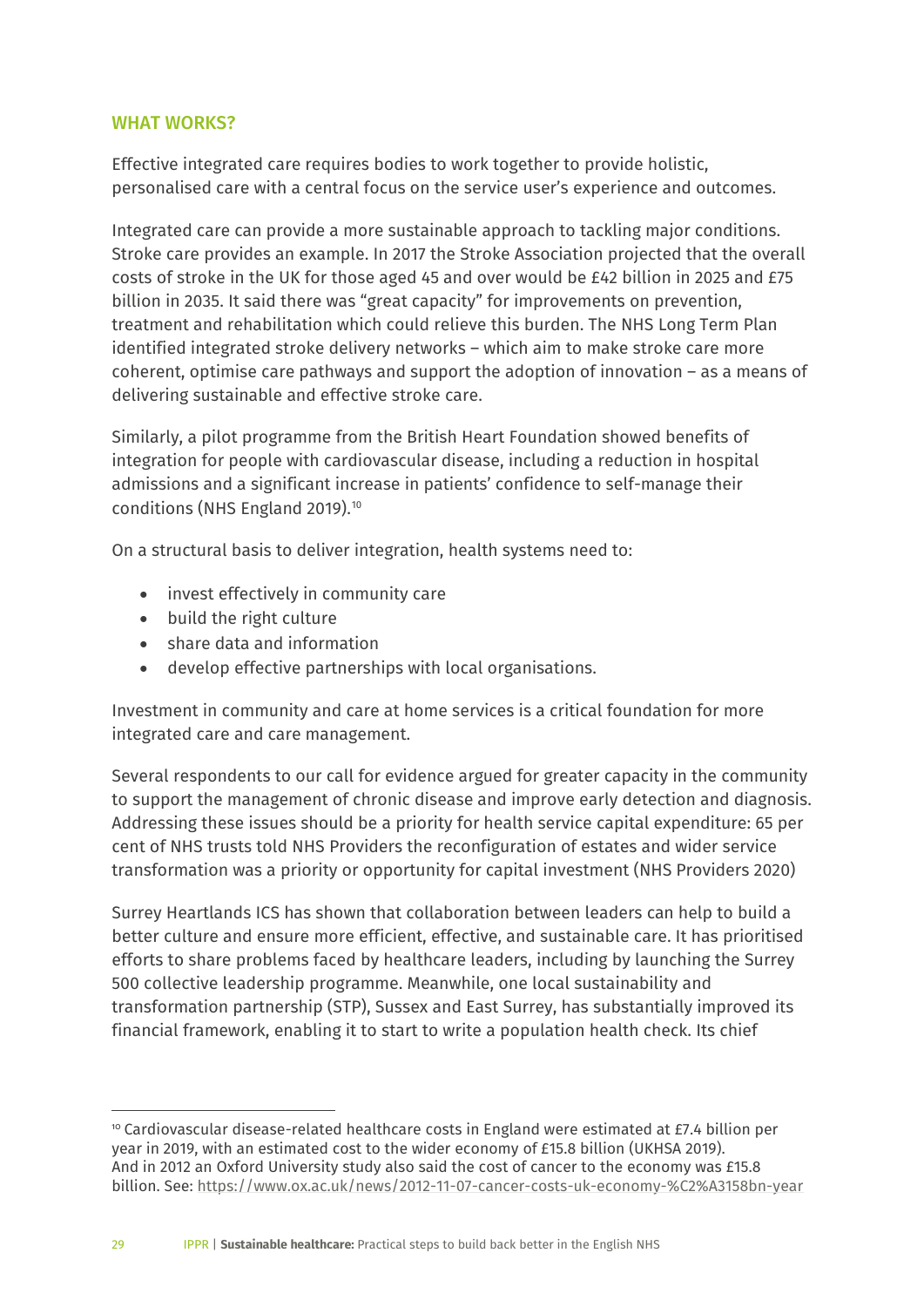executive has credited the change to "the relationship we managed to build with every single one of our counterpart provider chief executives" (NHS England 2019b).

The Electronic Frailty Index (eFI), which was developed by academics at the University of Leeds, draws on a wide range of expertise and data at a population level to support personalised care. The index has enabled the identification of people living with mild, moderate, or severe frailty through routine data, including information recorded in GP electronic health records. This can help to prevent frail people from needing to go to hospital, and ensure they receive targeted support when they leave hospital. The use of the eFI is now in the General Medical Services contract. The success of the index shows the benefits of collaboration between academia and those involved in service delivery.

Integration should also enable a greater focus on the driving factors behind poor public health and wider public sector collaboration. For example, Blackpool Council's 2017 report into public health concluded that "an abundant supply of poor quality, cheap housing", may be "driving poor health in the town in a number of ways". [11](#page-29-0) There are now efforts to tackle this problem and so reduce avoidable demand on the health service. New housing developments such as Whyndyke Garden Village, which is one of NHS England's 'Healthy New Towns', place an explicit focus on public health. [12](#page-29-1) And Blackpool's housing strategy includes a drive to further develop links between housing work and the provision of health and social care.

#### WHY DOESN'T IT HAPPEN?

There are several well-established challenges to delivering integrated care.

**Integrated care is difficult to define, codify and replicate.** Practically, the concept can struggle to deliver against the competing needs of the NHS, local government, patients, and those in the third sector or private sector.

**Building a more integrated system requires a re-wiring of incentives and performance measures** which can meet resistance from organisations and organisational leaders. It also often requires significant cultural change that is difficult to deliver, particularly when resources are under pressure and have recently been subject to competition between organisations.

<span id="page-29-1"></span><span id="page-29-0"></span>**Good integrated care requires a strong and well-functioning primary and community care system**. Both elements have faced significant recent pressures and historically have never been as much of a service priority as the secondary care/hospital sector. The Nuffield Trust, Cancer Research UK, and Genomics PLC all raised this in response to our call for evidence. According to the Nuffield Trust, the proportion of patients who said they "definitely" had enough support from local services or organisations to manage a longterm health condition decreased from 43 per cent to 37 per cent between 2018 and 2021 (Morris 2021).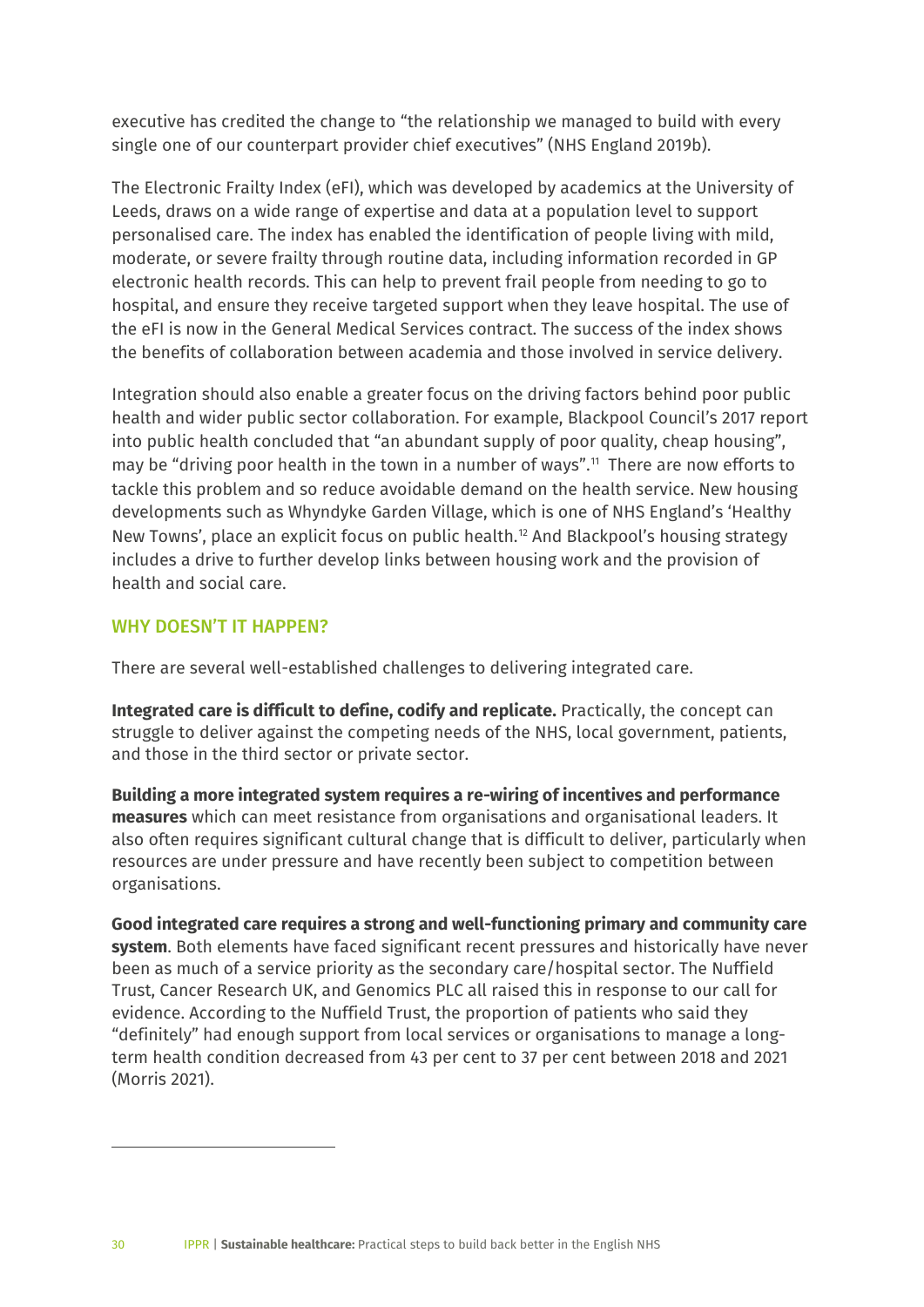**Shortages in social care and community care services also undermine efforts to provide integrated care**, while shortages in mental health services have a knock-on effect on physical health services. Integration efforts also raise the question of what is within the scope of a health and care system. One legal firm told us that the NHS can be seen as "a bit of a default saviour when every other service says no", suggesting that pressure on related services has an impact on NHS efforts to provide more sustainable care.

**The focus of performance management within the NHS has been on a clear but often tightly defined set of targets rather than wider public health and population health outcomes that should be the future focal point for a more integrated healthcare system**. In response to our call for evidence, Genomics PLC said "payments-by-results style reimbursements which incentivise localised, acute activity rather than collaborative, cross-departmental or cross-service care" were a barrier to integration. In July 2021 Imelda Redmond, then National Director for Healthwatch England, noted the link between performance monitoring systems which "often look at the delivery of care in particular silos" and a fragmented health and care system. As a result, organisations, departments, and professionals have "little time to look up from the day job" and users' experience is "often incredibly intimidating" (Redmond 2021).

**Existing safety and management protocols can deter professionals from working beyond their institutions or areas of practice/specialism**. In addition, practical problems such as data sharing (see previous section) are clear barriers to integration.

#### PROPOSALS

If done correctly integrated care is an enabler for a more sustainable health system. The response to the pandemic has seen collaboration take place right across the health and care system, that the aim of further reform should seek to 'lock in'.

The development of integrated care systems should help support 'scaled integration' of health and social care, particularly in building a model of cooperation around key areas such as data, technology, workforce, and capital. At the local 'place' level the pandemic has shown the importance of local health leaders and knowledge to improving public health. The government's integration white paper setting out how to support place-based pooling of resources should help to ensure a balance between place based and at scale integration in the new system.

However, for integrated care to become a reality will require investment in some core enablers.

• **The future integrated workforce:** The NHS is currently looking at the future model of the healthcare workforce over the next 15 years. As part of this, there needs to be much more widespread investment in professionals that can support more personalised and coordinated care, such as link workers and health service managers who can bring different organisations together, build culture and manage change. Greater flexibility also needs to be considered to enable staff to work across organisational boundaries. The government should also set out an urgent plan for building the future primary care workforce, given the ongoing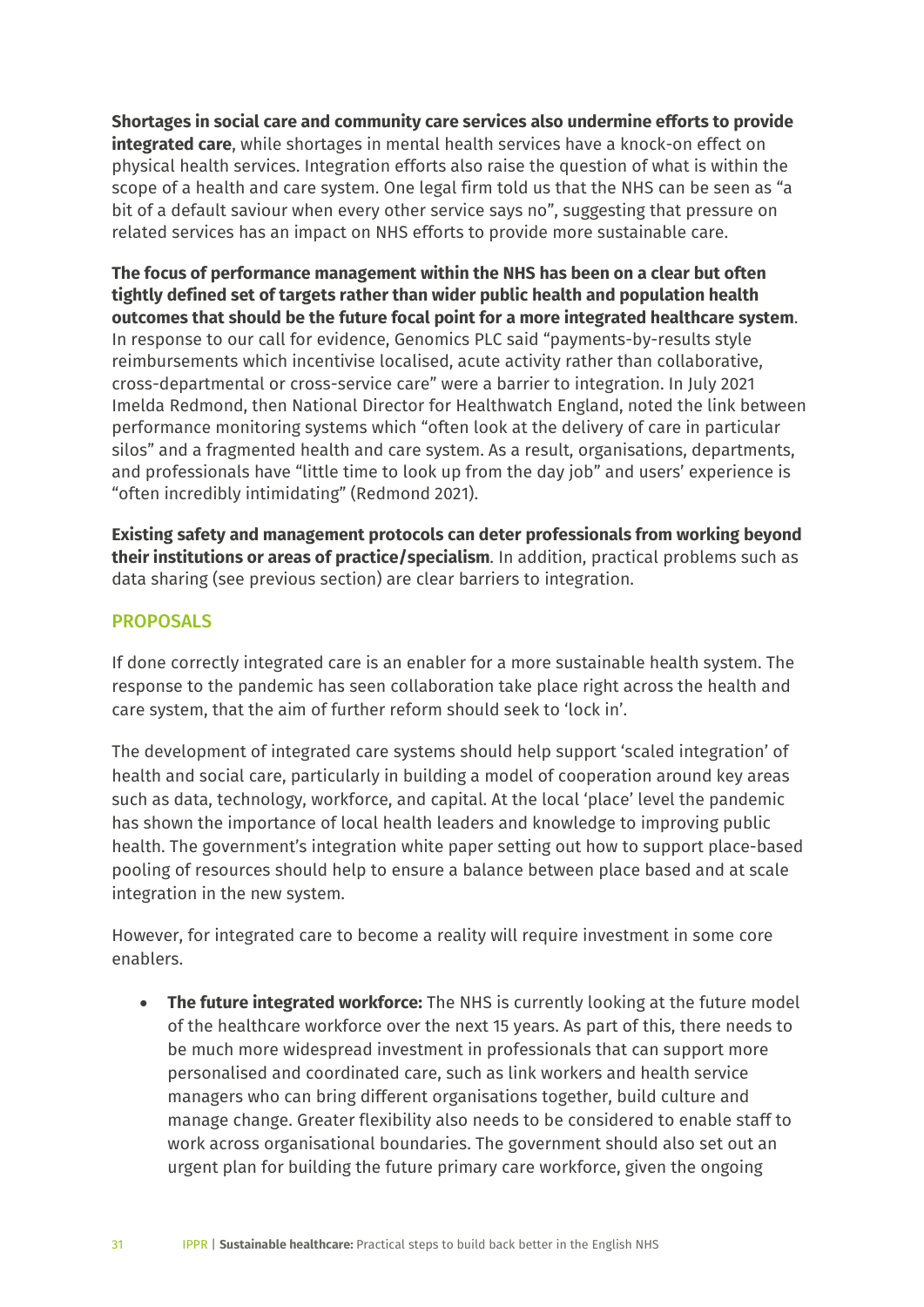challenges faced in the sector and the importance of prevention and earlier intervention to taking pressure off the wider health system.

- **An aligned capital investment plan:** The rolling out of community diagnostic hubs following the Sir Mike Richards review presents an opportunity to improve the diagnosis of major conditions such as cancer. However, there is a need for investment in the underlying data infrastructure of healthcare services to support more integrated approaches. A data infrastructure accelerator would support this.
- **Clear measurement and feedback:** The importance of aligning priorities for new health service structures should see a new single outcomes framework developed as set out in the integration white paper. This national framework should be supplemented by locally built and selected outcomes measures, based on local health system priorities and areas for collaboration. It will be critical that any assessment of health system performance considers the different points each system is starting from. Alongside performance outcome measures tracked over time, systems should also provide updates on their local stakeholder engagement and outreach and provide opportunities for key organisations such as charities, community groups, the voluntary sector, and the public to feedback on their progress and plans.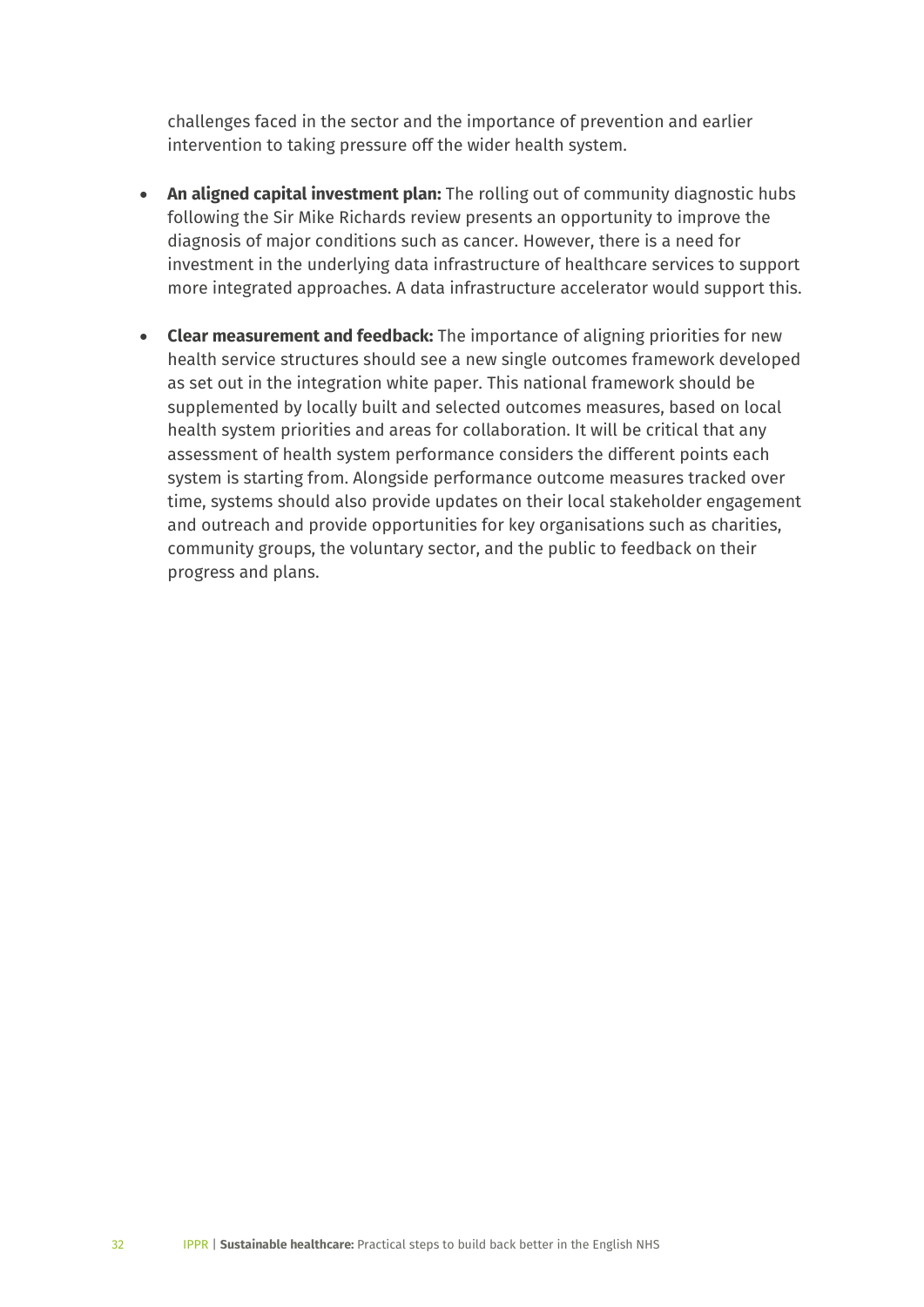### **REFERENCES**

AHSN Network (2021) *Impact Report 2018-20.* [https://www.ahsnnetwork.com/ahsn-network-has](https://www.ahsnnetwork.com/ahsn-network-has-benefited-more-than-479000-patients-and-generated-322-3-million-inward-investment-for-uk-economy-2018-2020-impact-report-reveals)[benefited-more-than-479000-patients-and-generated-322-3-million-inward-investment-for-uk](https://www.ahsnnetwork.com/ahsn-network-has-benefited-more-than-479000-patients-and-generated-322-3-million-inward-investment-for-uk-economy-2018-2020-impact-report-reveals)[economy-2018-2020-impact-report-reveals](https://www.ahsnnetwork.com/ahsn-network-has-benefited-more-than-479000-patients-and-generated-322-3-million-inward-investment-for-uk-economy-2018-2020-impact-report-reveals)

#### APPG for Longevity (2021) *Levelling Up Health.*

[https://static1.squarespace.com/static/5d349e15bf59a30001efeaeb/t/6081711f326bde0eea34a3f6/1](https://static1.squarespace.com/static/5d349e15bf59a30001efeaeb/t/6081711f326bde0eea34a3f6/1619095840963/Levelling+Up+Health+Report+Digital+Final+2.pdf) [619095840963/Levelling+Up+Health+Report+Digital+Final+2.pdf](https://static1.squarespace.com/static/5d349e15bf59a30001efeaeb/t/6081711f326bde0eea34a3f6/1619095840963/Levelling+Up+Health+Report+Digital+Final+2.pdf)

Arnold, M et al (2019) 'Progress in cancer survival, mortality, and incidence in seven high-income countries 1995-2014 (ICBP SURVMARK-2): a population-based study', *The Lancet Oncology*, 20(11):1493–1505. [https://www.thelancet.com/journals/lanonc/article/PIIS1470-2045\(19\)30456-](https://www.thelancet.com/journals/lanonc/article/PIIS1470-2045(19)30456-5/fulltext) [5/fulltext](https://www.thelancet.com/journals/lanonc/article/PIIS1470-2045(19)30456-5/fulltext)

Asaria M et al (2016) 'The costs of inequality: whole-poplation modelling study of lifetime inpatient hospital costs in the English National Health Service by level of neighbourhood deprivation', *JECH Online.* <https://www.england.nhs.uk/wp-content/uploads/2016/07/the-cost-of-inequality.pdf>

ASH (2017) *The Economics of Tobacco.* [https://ash.org.uk/wp-content/uploads/2019/](https://ash.org.uk/wp-content/uploads/2019/%0b10/Economics-of-Tobacco.pdf) [10/Economics-of-Tobacco.pdf](https://ash.org.uk/wp-content/uploads/2019/%0b10/Economics-of-Tobacco.pdf) 

Bain S et al (2020) "Evaluating the burden of poor glycaemic control associated with therapeutic inertia in patients with type 2 diabetes in the UK" *J Med Econ* 23(1):98-105. <https://pubmed.ncbi.nlm.nih.gov/31311364/>

Bambra C et al (2018) *Health for Wealth.* [https://www.thenhsa.co.uk/app/uploads/2018/11/NHSA-](https://www.thenhsa.co.uk/app/uploads/2018/11/NHSA-REPORT-FINAL.pdf)[REPORT-FINAL.pdf](https://www.thenhsa.co.uk/app/uploads/2018/11/NHSA-REPORT-FINAL.pdf) 

Barr B (2017) 'Investigating the impact of the English health inequalities strategy: time trend analysis', *British Medical Journal.* <https://www.bmj.com/content/358/bmj.j3310>

#### Castle-Clarke S et al (2017) *Falling short,* Nuffield Trust.

[https://www.nuffieldtrust.org.uk/research/falling-short-why-the-nhs-is-still-struggling-to-make](https://www.nuffieldtrust.org.uk/research/falling-short-why-the-nhs-is-still-struggling-to-make-the-most-of-new-innovations)[the-most-of-new-innovations](https://www.nuffieldtrust.org.uk/research/falling-short-why-the-nhs-is-still-struggling-to-make-the-most-of-new-innovations)

Cushnan D et al (2021) 'AN overview of the National COVID-19 Chest Imaging Database: Data quality and cohort analysis', *GigaScience*, 10(11). <https://academic.oup.com/gigascience/article/10/11/giab076/6437679?login=false>

Davies J (2020) *International Comparisons of Healthcare Quality*, Nuffield Trust. [https://www.nuffieldtrust.org.uk/news-item/international-comparisons-of-healthcare-quality-](https://www.nuffieldtrust.org.uk/news-item/international-comparisons-of-healthcare-quality-1#adult-flu-vaccination-coverage)[1#adult-flu-vaccination-coverage](https://www.nuffieldtrust.org.uk/news-item/international-comparisons-of-healthcare-quality-1#adult-flu-vaccination-coverage)

DHSC (2020) 'Busting bureaucracy', Consultation outcome.

[https://www.gov.uk/government/consultations/reducing-bureaucracy-in-the-health-and-social](https://www.gov.uk/government/consultations/reducing-bureaucracy-in-the-health-and-social-care-system-call-for-evidence/outcome/busting-bureaucracy-empowering-frontline-staff-by-reducing-excess-bureaucracy-in-the-health-and-care-system-in-england)[care-system-call-for-evidence/outcome/busting-bureaucracy-empowering-frontline-staff-by](https://www.gov.uk/government/consultations/reducing-bureaucracy-in-the-health-and-social-care-system-call-for-evidence/outcome/busting-bureaucracy-empowering-frontline-staff-by-reducing-excess-bureaucracy-in-the-health-and-care-system-in-england)[reducing-excess-bureaucracy-in-the-health-and-care-system-in-england](https://www.gov.uk/government/consultations/reducing-bureaucracy-in-the-health-and-social-care-system-call-for-evidence/outcome/busting-bureaucracy-empowering-frontline-staff-by-reducing-excess-bureaucracy-in-the-health-and-care-system-in-england)

DHSC (2022) *Data saves lives*, policy paper. [https://www.gov.uk/government/publications/data](https://www.gov.uk/government/publications/data-saves-lives-reshaping-health-and-social-care-with-data-draft/data-saves-lives-reshaping-health-and-social-care-with-data-draft)[saves-lives-reshaping-health-and-social-care-with-data-draft/data-saves-lives-reshaping-health](https://www.gov.uk/government/publications/data-saves-lives-reshaping-health-and-social-care-with-data-draft/data-saves-lives-reshaping-health-and-social-care-with-data-draft)[and-social-care-with-data-draft](https://www.gov.uk/government/publications/data-saves-lives-reshaping-health-and-social-care-with-data-draft/data-saves-lives-reshaping-health-and-social-care-with-data-draft)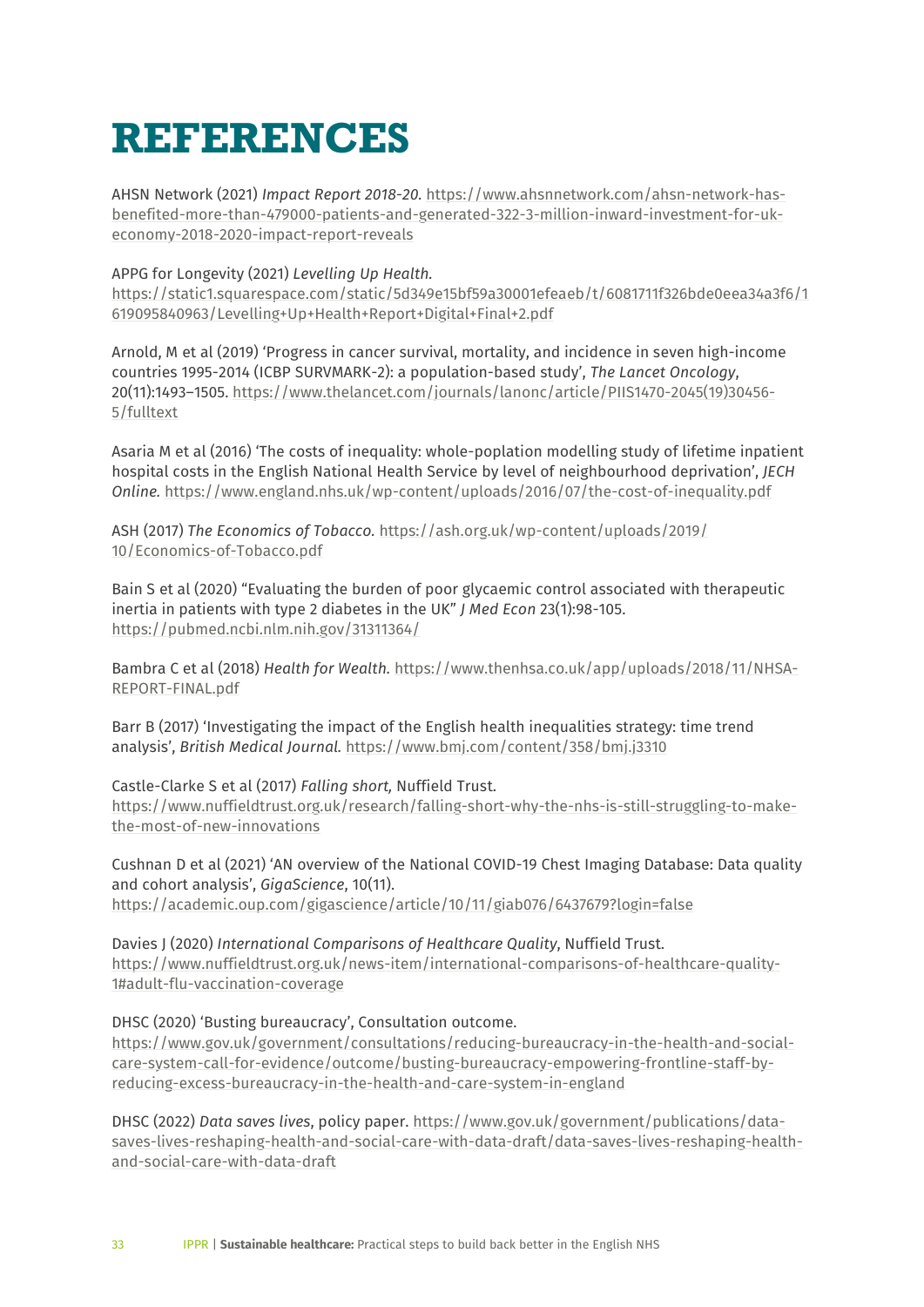GIRFT (undated) 'What we do', webpage*.* <https://www.gettingitrightfirsttime.co.uk/what-we-do/>

Health and Social Care Select Committee (2021) *Workforce burnout and resilience in the NHS and social* care, second report of session 2021-22. <https://committees.parliament.uk/publications/6158/documents/68766/default/>

Health Data Research UK (2021) *Recommendations for Data Standards in Health Data Research*, interim paper. [https://www.hdruk.ac.uk/wp-content/uploads/2021/06/210622-Recommendations](https://www.hdruk.ac.uk/wp-content/uploads/2021/06/210622-Recommendations-for-Data-Standards-2021-Interim-Paper.pdf)[for-Data-Standards-2021-Interim-Paper.pdf](https://www.hdruk.ac.uk/wp-content/uploads/2021/06/210622-Recommendations-for-Data-Standards-2021-Interim-Paper.pdf)

HM Government (2020) 'Government's Vaccines Taskforce has worked "decisively" and at "great pace" to improve UK's pandemic preparedness", press release.

[https://www.gov.uk/government/news/governments-vaccines-taskforce-has-worked-decisively](https://www.gov.uk/government/news/governments-vaccines-taskforce-has-worked-decisively-and-at-great-pace-to-improve-uks-pandemic-preparedness)[and-at-great-pace-to-improve-uks-pandemic-preparedness](https://www.gov.uk/government/news/governments-vaccines-taskforce-has-worked-decisively-and-at-great-pace-to-improve-uks-pandemic-preparedness)

HM Government (2021) *Life Sciences Vision.*  [https://assets.publishing.service.gov.uk/government/uploads/system/uploads/attachment\\_data/f](https://assets.publishing.service.gov.uk/government/uploads/system/uploads/attachment_data/file/1013597/life-sciences-vision-2021.pdf) [ile/1013597/life-sciences-vision-2021.pdf](https://assets.publishing.service.gov.uk/government/uploads/system/uploads/attachment_data/file/1013597/life-sciences-vision-2021.pdf)

HM Government (2022) Coronavirus Dashboard, website.<https://coronavirus.data.gov.uk/>

House of Commons Library (2021) 'Coronavirus: Economic Impact', briefing. <https://commonslibrary.parliament.uk/research-briefings/cbp-8866/>

Lord Carter (2016) *Operational productivity and performance in English NHS acute hospitals.*  [https://assets.publishing.service.gov.uk/government/uploads/system/uploads/attachment\\_data/f](https://assets.publishing.service.gov.uk/government/uploads/system/uploads/attachment_data/file/499229/Operational_productivity_A.pdf) [ile/499229/Operational\\_productivity\\_A.pdf](https://assets.publishing.service.gov.uk/government/uploads/system/uploads/attachment_data/file/499229/Operational_productivity_A.pdf)

Mayhew L (2021) *The Cost of Inequality.* [https://ilcuk.org.uk/wp-content/uploads/2021/06/CSFI-](https://ilcuk.org.uk/wp-content/uploads/2021/06/CSFI-ILC-Business-School-The-cost-of-inequality.pdf)[ILC-Business-School-The-cost-of-inequality.pdf](https://ilcuk.org.uk/wp-content/uploads/2021/06/CSFI-ILC-Business-School-The-cost-of-inequality.pdf) 

Morris J (2021) 'Primary Care', news story, Nuffield Trust. [https://www.nuffieldtrust.org.uk/news](https://www.nuffieldtrust.org.uk/news-item/primary-care-1#gp-referrals)[item/primary-care-1#gp-referrals](https://www.nuffieldtrust.org.uk/news-item/primary-care-1#gp-referrals)

NHS England (2019) *Long-Term Plan for England.* <https://www.longtermplan.nhs.uk/>

NHS England (2019b) *The Keys to Achieving Integrated Care.* Case Study. [https://www.england.nhs.uk/integratedcare/resources/case-studies/the-keys-to-achieving](https://www.england.nhs.uk/integratedcare/resources/case-studies/the-keys-to-achieving-integrated-care/)[integrated-care/](https://www.england.nhs.uk/integratedcare/resources/case-studies/the-keys-to-achieving-integrated-care/)

NHS England (2021) *Accelerated Access Collaborative: Our year in focus 2019/20.*  [https://www.england.nhs.uk/aac/publication/accelerated-access-collaborative-our-year-in-focus-](https://www.england.nhs.uk/aac/publication/accelerated-access-collaborative-our-year-in-focus-2019-20/)[2019-20/](https://www.england.nhs.uk/aac/publication/accelerated-access-collaborative-our-year-in-focus-2019-20/)

NHS Providers (2020) *Rebuilding our NHS.* [https://nhsproviders.org/media/689131/capital-20](https://nhsproviders.org/media/689131/capital-20-report-pages.pdf) [report-pages.pdf](https://nhsproviders.org/media/689131/capital-20-report-pages.pdf)

NHSX (2020) 'The NHS Covid-19 data store', webpage*.* [https://www.nhsx.nhs.uk/key-tools-and](https://www.nhsx.nhs.uk/key-tools-and-info/data-saves-lives/improving-health-and-care-services-for-everyone/the-nhs-covid-19-data-store-putting-data-at-the-centre-of-decision-making/)[info/data-saves-lives/improving-health-and-care-services-for-everyone/the-nhs-covid-19-data](https://www.nhsx.nhs.uk/key-tools-and-info/data-saves-lives/improving-health-and-care-services-for-everyone/the-nhs-covid-19-data-store-putting-data-at-the-centre-of-decision-making/)[store-putting-data-at-the-centre-of-decision-making/](https://www.nhsx.nhs.uk/key-tools-and-info/data-saves-lives/improving-health-and-care-services-for-everyone/the-nhs-covid-19-data-store-putting-data-at-the-centre-of-decision-making/)

NICE (2021) 'Technology appraisal data: appraisal recommendations', dataset. [https://www.nice.org.uk/about/what-we-do/our-programmes/nice-guidance/nice-technology](https://www.nice.org.uk/about/what-we-do/our-programmes/nice-guidance/nice-technology-appraisal-guidance/data/appraisal-recommendations)[appraisal-guidance/data/appraisal-recommendations](https://www.nice.org.uk/about/what-we-do/our-programmes/nice-guidance/nice-technology-appraisal-guidance/data/appraisal-recommendations)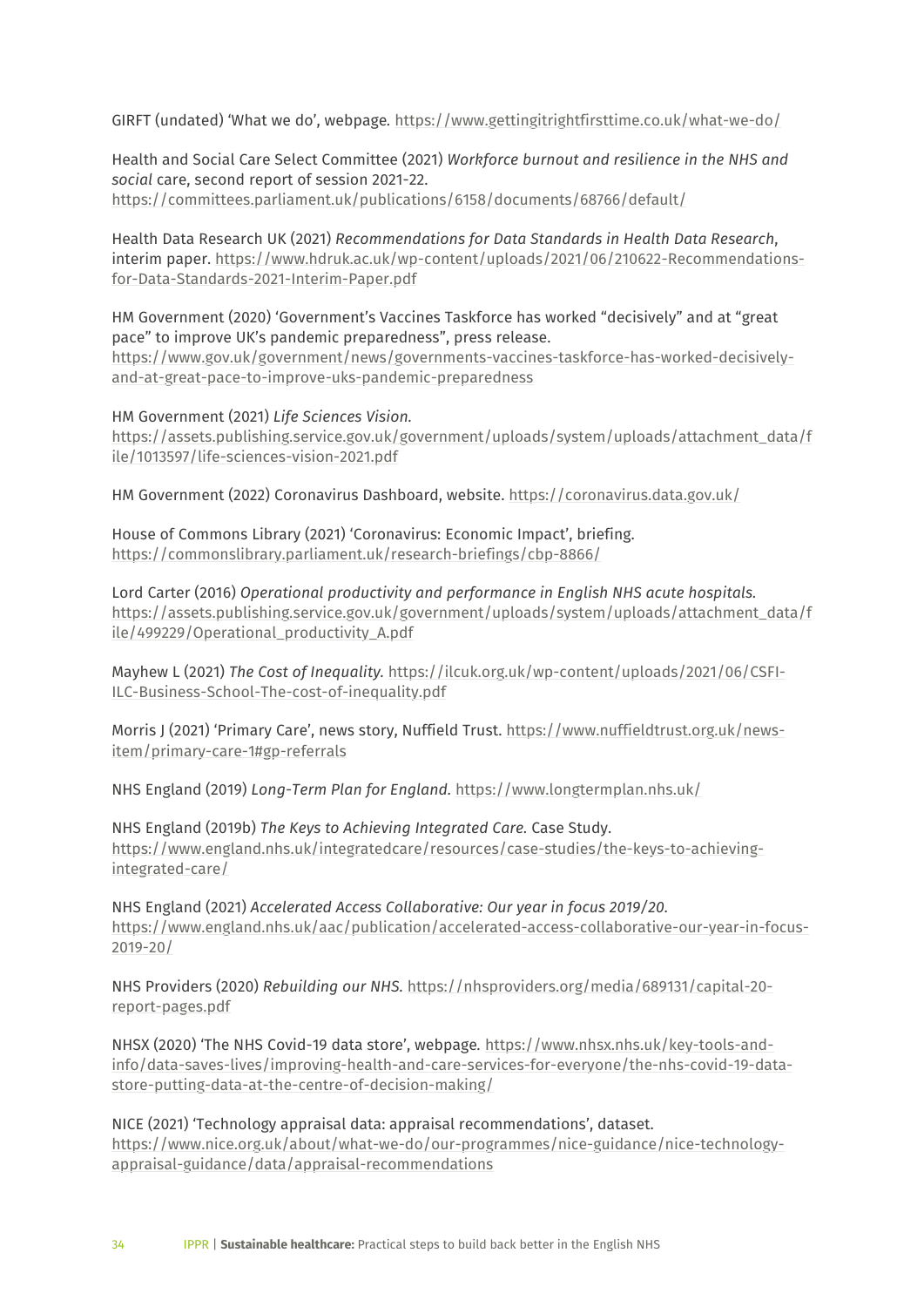Northern Health Science Alliance [NHSA] (2021) *A year of COVID-19 in the North.*  <https://www.thenhsa.co.uk/app/uploads/2021/09/COVID-REPORT-2021-EMBARGO.pdf>

Office for National Statistics (2020) 'Regional Labour Productivity, Including Productivity by Region 2019', statistical bulletin.

[https://www.ons.gov.uk/economy/economicoutputandproductivity/productivitymeasures/bulletin](https://www.ons.gov.uk/economy/economicoutputandproductivity/productivitymeasures/bulletins/regionallabourproductivityincludingindustrybyregionuk/2019) [s/regionallabourproductivityincludingindustrybyregionuk/2019](https://www.ons.gov.uk/economy/economicoutputandproductivity/productivitymeasures/bulletins/regionallabourproductivityincludingindustrybyregionuk/2019)

Office for National Statistics (2021) 'Productivity Overview, UK: October to December 2021', statistical briefing.

[https://www.ons.gov.uk/employmentandlabourmarket/peopleinwork/labourproductivity/articles/](https://www.ons.gov.uk/employmentandlabourmarket/peopleinwork/labourproductivity/articles/ukproductivityintroduction/octobertodecember2021) [ukproductivityintroduction/octobertodecember2021](https://www.ons.gov.uk/employmentandlabourmarket/peopleinwork/labourproductivity/articles/ukproductivityintroduction/octobertodecember2021) 

Office for National Statistics (2022) 'Health state life expectancies by national deprivation deciles, England, 2018 to 2020', statistical bulletin.

[https://www.ons.gov.uk/peoplepopulationandcommunity/healthandsocialcare/healthinequalities](https://www.ons.gov.uk/peoplepopulationandcommunity/healthandsocialcare/healthinequalities/bulletins/healthstatelifeexpectanciesbyindexofmultipledeprivationimd/2018to2020) [/bulletins/healthstatelifeexpectanciesbyindexofmultipledeprivationimd/2018to2020](https://www.ons.gov.uk/peoplepopulationandcommunity/healthandsocialcare/healthinequalities/bulletins/healthstatelifeexpectanciesbyindexofmultipledeprivationimd/2018to2020)

Public Health England (2017) *Health Matters: Obesity and the Food Environment*. [https://www.gov.uk/government/publications/health-matters-obesity-and-the-food](https://www.gov.uk/government/publications/health-matters-obesity-and-the-food-environment/health-matters-obesity-and-the-food-environment--2)[environment/health-matters-obesity-and-the-food-environment--2](https://www.gov.uk/government/publications/health-matters-obesity-and-the-food-environment/health-matters-obesity-and-the-food-environment--2)

#### Quilter-Pinner H et al (2021) *Trust issues: Dealing with distrust in politics*, IPPR. <https://www.ippr.org/research/publications/trust-issues>

Redmond I (2021) 'How will we know integration of health and care services is working', blog post, King's Fund*.* <https://www.kingsfund.org.uk/blog/2021/07/integration-health-care-services-working>

Schneider E C et al (2021) *Mirror Mirror 2021*, Commonwealth Fund. [https://www.commonwealthfund.org/sites/default/files/2021-](https://www.commonwealthfund.org/sites/default/files/2021-08/Schneider_Mirror_Mirror_2021.pdf) [08/Schneider\\_Mirror\\_Mirror\\_2021.pdf](https://www.commonwealthfund.org/sites/default/files/2021-08/Schneider_Mirror_Mirror_2021.pdf)

Sherlaw-Johnson C et al (2021) *10 Practical lessons for implementing digital innovations*, Nuffield Trust. [https://www.nuffieldtrust.org.uk/research/10-practical-lessons-for-implementing-digital](https://www.nuffieldtrust.org.uk/research/10-practical-lessons-for-implementing-digital-innovations-learning-from-the-care-city-test-bed)[innovations-learning-from-the-care-city-test-bed](https://www.nuffieldtrust.org.uk/research/10-practical-lessons-for-implementing-digital-innovations-learning-from-the-care-city-test-bed)

Thomas C (2020) *Resilient health and care: Learning the lessons of Covid-19*, IPPR. <https://www.ippr.org/research/publications/resilient-health-and-care>

Thomas C, Round A and Longlands S (2020) *Levelling up health for prosperity*, IPPR and IPPR North. <https://www.ippr.org/research/publications/levelling-up-health-for-prosperity>

Thomas C, Quilter-Pinner H and Verma P (2020b) *The innovation lottery: Upgrading the spread of innovation in the NHS*, IPPR.<https://www.ippr.org/research/publications/the-innovation-lottery>

Thomas C et al (2022a) *Health and prosperity: Introducing the Commission on Health and Prosperity*, IPPR.<https://www.ippr.org/research/publications/health-and-prosperity>

Thomas C, Poku-Amanfo V and Patel P (2022b) *The state of health and care 2022*, IPPR. <https://www.ippr.org/research/publications/state-of-health-and-care-2022>

UK Health Data Research Alliance (2020) *Trusted Research Environments.*  [https://ukhealthdata.org/wp-content/uploads/2020/07/200723-Alliance-Board\\_Paper-E\\_TRE-](https://ukhealthdata.org/wp-content/uploads/2020/07/200723-Alliance-Board_Paper-E_TRE-Green-Paper.pdf)[Green-Paper.pdf](https://ukhealthdata.org/wp-content/uploads/2020/07/200723-Alliance-Board_Paper-E_TRE-Green-Paper.pdf)